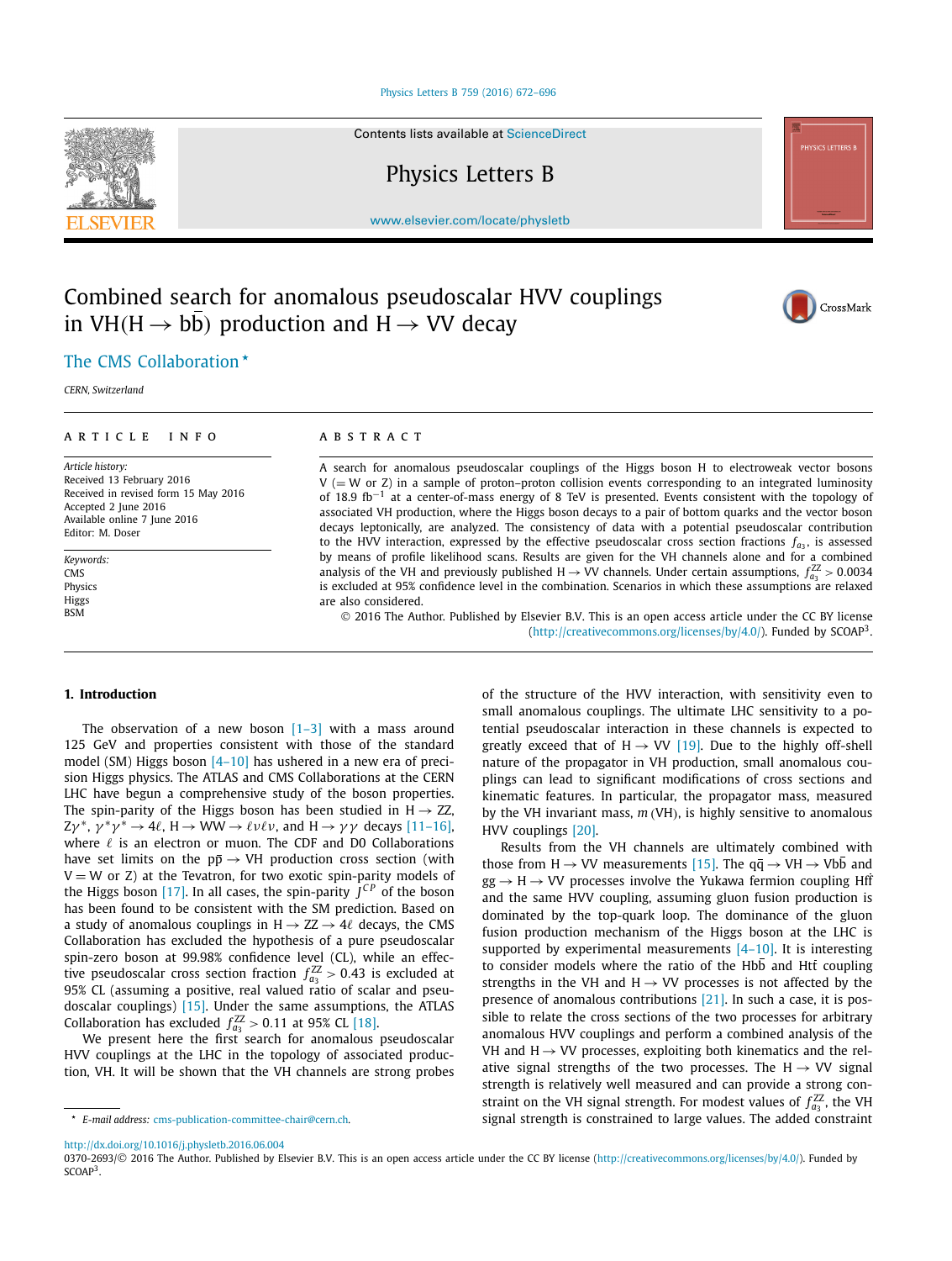<span id="page-1-0"></span>thereby significantly improves the sensitivity to anomalous couplings.

In the following, we consider only the interactions of a spinzero boson with the W and Z bosons, for which the scattering amplitude is parameterized as

$$
A(HVV) \sim \left[ a_1^{HVV} + \frac{\kappa_1^{HVV} q_{V_1}^2 + \kappa_2^{HVV} q_{V_2}^2}{(\Lambda_1^{HVV})^2} \right] m_{V_1}^2 \epsilon_{V_1}^* \epsilon_{V_2}^*
$$
  
+  $a_2^{HVV} f_{\mu\nu}^{*(1)} f^{*(2)\mu\nu} + a_3^{HVV} f_{\mu\nu}^{*(1)} \tilde{f}^{*(2)\mu\nu},$  (1)

where the  $a_i^{\rm HVV}$  are arbitrary complex coupling parameters which can depend on the V<sub>1</sub> and V<sub>2</sub> squared four-momenta,  $q_{V_1}^2$  and  $q_{V_2}^2$ ;  $f^{(i)\mu\nu}$  is the field strength tensor of a gauge boson with momen- $\epsilon_{V_i}$  and polarization vector  $\epsilon_{V_i}$ , given by  $\epsilon_{V_i}^{\mu} q_{V_i}^{\nu} - \epsilon_{V_i}^{\nu} q_{V_i}^{\mu}$  $_{V_i}^{\mu}$ ;  $\tilde{f}_{\mu\nu}^{(i)}$  is the dual field strength tensor, given by  $\frac{1}{2} \epsilon_{\mu\nu\rho\sigma} f^{(i)\rho\sigma}$ ;  $m_{V_1}$  is the pole mass of the vector boson; and  $\Lambda_1^{\rm HVV}$  is the energy scale where phenomena not included in the SM become relevant [\[19\].](#page-9-0) The  $a_1^{\text{HVV}}$ ,  $\kappa_i^{\text{HVV}}$  and  $a_2^{\text{HVV}}$  terms represent parity-conserving interactions of a scalar, while the  $a_3^{\rm HV}$  term represents a parityconserving interaction of a pseudoscalar. In the SM,  $a_1^{\text{HVV}} = 2$ , which is the only nonzero coupling at tree level. All other terms in Eq. (1) are generated within the SM by loop-induced processes at levels below current experimental sensitivity. Therefore, any evidence for these terms in the available data should be interpreted as evidence of new physics.

We search for an anomalous  $a_3^{\rm HV}$  term of the HVV interaction, assuming that the  $\kappa_i^{\rm HVV}$  and  $a_2^{\rm HVV}$  terms are negligible. Throughout the remainder of the paper, the term "scalar interaction" will be used to describe the  $a_1^{\rm HV}$  term. The effective pseudoscalar cross section fraction for process *j* (WH, ZH, WW, or ZZ) is defined as

$$
f_{a_3}^j = \frac{|a_3^{\text{HVV}}|^2 \sigma_3^j}{|a_1^{\text{HVV}}|^2 \sigma_1^j + |a_3^{\text{HVV}}|^2 \sigma_3^j},\tag{2}
$$

where  $\sigma_i^j$  is the production cross-section for process *j* with  $a_i^{\text{HVV}} = 1$  and all other couplings assumed to be equal to zero. A superscript is not included when making a general statement not related to a particular process. The purely scalar (pseudoscalar) case corresponds to  $f_{a_3} = 0$  ( $f_{a_3} = 1$ ). The signal strength parameter  $\mu^j$  for process *j* can also be defined in terms of the  $a_i^{\rm HVV}$  as

$$
\mu^{j} = \frac{|a_1^{\text{HVV}}|^2 \sigma_1^{j} + |a_3^{\text{HVV}}|^2 \sigma_3^{j}}{|a_{1,\text{SM}}^{\text{HVV}}|^2 \sigma_1^{j}}.
$$
\n(3)

For a given set of coupling constants, the physical observables  $f_{a_3}^{\,j}$ and  $\mu^{j}$  vary for different processes as a result of the dependence on the  $\sigma_i^j$ . The  $f_{a_3}^{\text{ZH}}$  and  $f_{a_3}^{\text{WH}}$  variables are defined with respect to the ZH and WH production cross-sections in  $\sqrt{s} = 8$  TeV pp collisions, whereas the  $f_{a_3}^{VV}$  variables are defined with respect to the cross-section times branching fraction for the corresponding  $pp \rightarrow H \rightarrow VV$  process. In the latter case, the dependence on the  $pp \rightarrow H$  cross-section cancels.

#### **2. The CMS detector**

The central feature of the CMS apparatus is a superconducting solenoid of 6 m internal diameter, providing a magnetic field of 3.8 T. Within the solenoid volume are a silicon pixel and strip tracker, a lead tungstate crystal electromagnetic calorimeter, and a brass and scintillator hadron calorimeter, each composed of a barrel and two endcap sections. Extensive forward calorimetry complements the coverage provided by the barrel and endcap detectors. Muons are measured in gas-ionization detectors embedded in the steel flux-return yoke outside the solenoid. A more detailed description of the CMS detector, together with a definition of the coordinate system used and the relevant kinematic variables, can be found in Ref. [\[22\].](#page-9-0)

#### **3. Analysis strategy**

The analysis is based on a data sample of pp collisions corresponding to an integrated luminosity of 18.9 fb<sup>-1</sup> at a center-ofmass energy of 8 TeV, collected with single-electron, single-muon, and double-electron triggers. The final states considered are *ν*jj and  $\ell\ell$ jj (where j represents a jet), targeting the WH and ZH signals respectively.

The trigger, object and event selection criteria, and background modeling are identical to those of Ref. [\[23\].](#page-9-0) Using the selected events, the two-dimensional template method described in Ref. [\[15\]](#page-9-0) is used to determine  $f_{a_3}$  confidence intervals. The discriminant of the boosted decision tree (BDT) described in Ref. [\[23\]](#page-9-0) serves as one dimension of the templates. This BDT is trained separately for the WH and ZH channels to exploit various kinematic features typical of signal and background, and the correlations among observables. The b-tagging likelihood discriminants of the jets used to construct the Higgs boson candidate, the invariant mass of the Higgs boson candidate, and the angular separation between final state leptons and jets are the most important variables in terms of background rejection. Although initially trained to separate background from a scalar Higgs boson signal, it has been demonstrated with simulated events that the BDT is also effective for signals with anomalous  $f_{a_3}$  values. The second dimension of the templates is *m (*VH*)*. Effectively, the BDT dimension provides a background-depleted region at high values of the BDT discriminant with which to test various signal hypotheses using the *m (*VH*)* distribution.

Signal templates in the  $\vec{x} = \{BDT, m(VH)\}$  plane are constructed for arbitrary values of  $f_{a_3}$  from a linear superposition of templates representing the pure scalar  $(\mathcal{P}_{0^+}(\vec{x}))$  and pseudoscalar  $(\mathcal{P}_{0^-}(\vec{x}))$ hypotheses and a template  $(\mathcal{P}_{0^+,0^-}^{\text{int}}(\vec{x};\phi_{a_3}))$  that accounts for interference between the  $a_1^{\rm HVV}$  and  $a_3^{\rm HVV}$  terms in Eq. (1), as follows:

$$
\mathcal{P}_{\text{sig}}\left(\vec{x}; f_{a_3}, \phi_{a_3}\right) = \left(1 - f_{a_3}\right) \mathcal{P}_{0^+}\left(\vec{x}\right) + f_{a_3} \mathcal{P}_{0^-}\left(\vec{x}\right) + \sqrt{f_{a_3}\left(1 - f_{a_3}\right)} \mathcal{P}_{0^+,0^-}^{\text{int}}\left(\vec{x}; \phi_{a_3}\right). \tag{4}
$$

The phase between the  $a_1^{\rm HV}$  and  $a_3^{\rm HV}$  couplings is represented by  $\phi_{a_3}$ . The interference contributions to the BDT discriminant and *m (*VH*)* distributions are negligible, as verified with simulated events. Therefore the last term in Eq. (4) is ignored in the VH channels. Equation (4) is also used to parameterize the  $H \rightarrow VV$ signals. Anomalous couplings that result from loops with particles much heavier than the Higgs boson are real valued, allowing phases of 0 and  $\pi$ . In the H  $\rightarrow$  VV channels, we assume  $\phi_{a_3} = 0$ . The resulting templates are used to perform profile likelihood scans [\[24\]](#page-9-0) to assess the consistency of various signal hypotheses with the data. One-dimensional profile likelihood scans of  $f_{a_3}$  are performed (where  $\mu$  is profiled), as well as two-dimensional scans in the  $\mu$  versus  $f_{a_3}$  plane.

In order to combine channels that depend on the  $a_i^{HZZ}$  with those depending on the  $a_i^{\text{HWW}}$ , some assumption on the relation-<br>ship between the couplings is required, and custodial symmetry is assumed ( $a_1^{\text{HZZ}} = a_1^{\text{HWW}}$ ). It is further assumed that  $a_3^{\text{HWW}} = a_3^{\text{HZZ}}$ .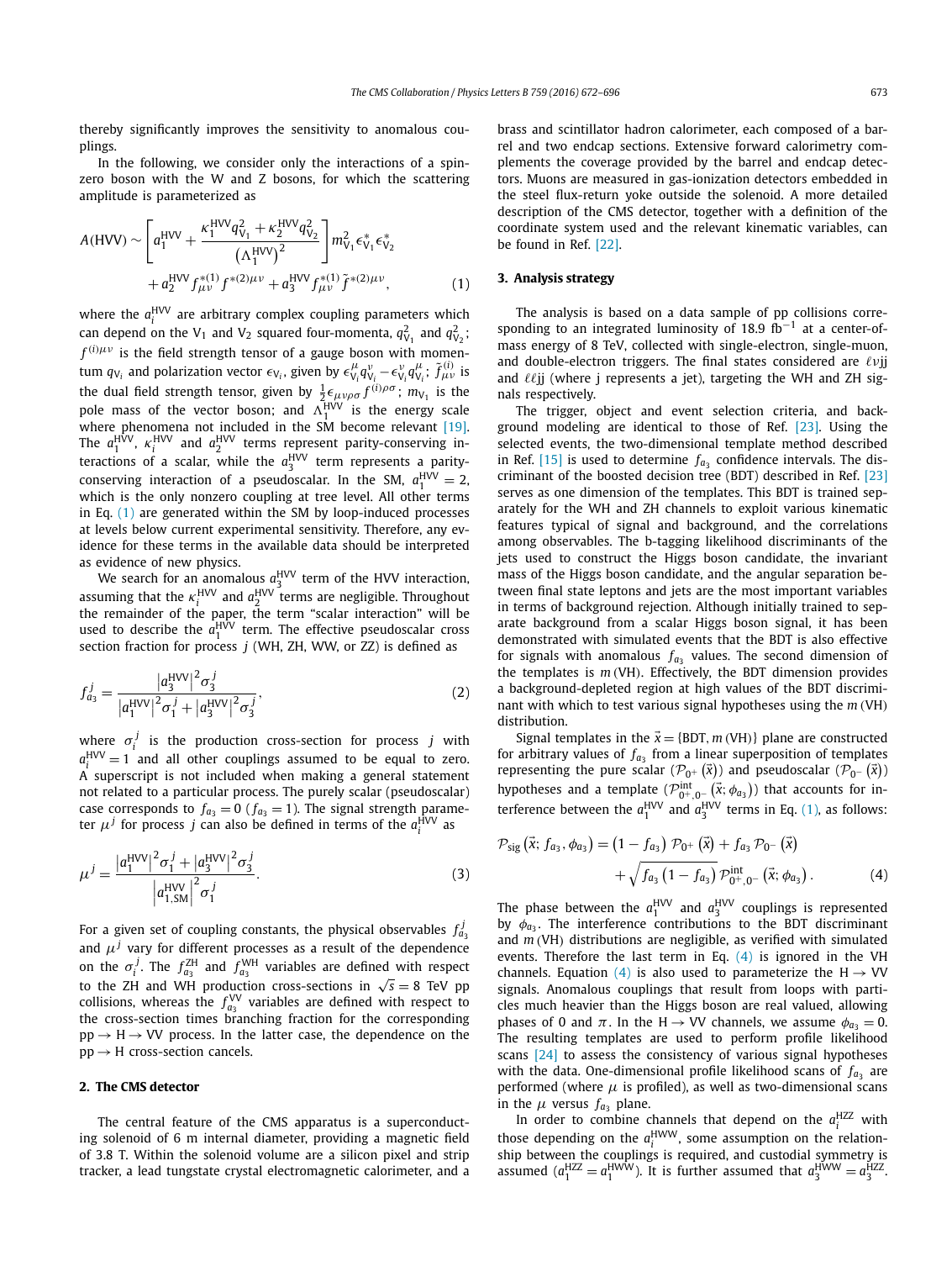**Table 1** *σ*1*/σ*<sup>3</sup> cross section ratios calculated with **IHUGEN**.

**Table 2**

Values of  $\Omega^{i,j}$  which relate the channels studied in this paper, as defined in Eq.  $(7)$ .

| i, i   | $\Omega^{i,j}$ |
|--------|----------------|
| ZH, WH | 1.37           |
| ZZ. WW | 2.11           |
| ZZ. ZH | 266            |
| WW. WH | 173            |

With these assumptions, the  $f_{a_3}$  and  $\mu$  values in the WH and ZH channels are related by

$$
f_{a_3}^{\text{WH}} = \left[1 + \frac{1}{\Omega^{\text{ZH}, \text{WH}}} \left(\frac{1}{f_{a_3}^{\text{ZH}}} - 1\right)\right]^{-1} \tag{5}
$$

and

$$
\mu^{\text{WH}} = \mu^{\text{ZH}} \left[ 1 + f_{a_3}^{\text{ZH}} \left( \Omega^{\text{ZH,WH}} - 1 \right) \right],\tag{6}
$$

where

$$
\Omega^{\text{ZH,WH}} = \frac{\sigma_1^{\text{ZH}} / \sigma_3^{\text{ZH}}}{\sigma_1^{\text{WH}} / \sigma_3^{\text{WH}}}.
$$
\n(7)

The  $\sigma_1/\sigma_3$  ratios given by the JHUGEN 4.3 [\[19,25,26\]](#page-9-0) event generator and values of  $\Omega^{i,j}$  are given in Tables 1 and 2, respectively. In order to improve the sensitivity to anomalous couplings, results from the VH channels are combined with those from  $H \rightarrow VV$  [\[15\].](#page-9-0) We assume the signal yield in the  $H \rightarrow VV$  analysis to be dominated by gluon fusion production with negligible contamination from vector boson fusion or VH production, as in Ref. [\[15\].](#page-9-0) Provided that the ratio of the Hbb and Htt coupling strengths is given by the SM prediction, Eq.  $(6)$  can be used to relate the signal strength in the VH and  $H \rightarrow VV$  analyses, with an appropriate change of indices (replacing 'WH' with 'ZZ' to relate the ZZ and ZH channels, or 'ZH' with 'WW' to relate the WW and WH channels). In the combination of the WH and  $H \rightarrow WW$  channels, the ratio of the signal strengths  $\mu^{\text{WH}}/\mu^{\text{WW}}$  increases linearly from 1 to 173 as  $f_{a_3}^{\rm WW}$  increases from 0 to 1, according to Eq. (6). The WH signal strength has been measured by CMS to be  $1.1 \pm 0.9$  [\[23\],](#page-9-0) and for  $H \rightarrow WW$  it has been measured to be  $0.76 \pm 0.21$  [\[13\].](#page-9-0) Thus, for intermediate and large values of  $f_{a_3}$ <sup>WW</sup> it is not possible to reconcile the expected signal yield with data in both channels simultaneously. A similar effect occurs in a combination of the ZH and  $H \rightarrow ZZ$  channels, where the ratio of the signal strengths  $\mu^{\rm ZH}/\mu^{\rm ZZ}$  rises sharply with  $f_{a_3}^{\rm ZZ}$ .

However, an anomalous ratio of the Hbb and Htt coupling strengths spoils the relationship in Eq. (6). We therefore perform two interpretations of the VH and  $H \rightarrow VV$  combination; one interpretation in which this relationship is enforced, and one interpretation in which the signal strengths in the VH and  $H \rightarrow VV$ channels are allowed to vary independently. These are referred to as the 'correlated-*μ*' and 'uncorrelated-*μ*' combinations, respectively.



**Fig. 1.** Feynman diagrams representing gluon-initiated ZH production via a quark triangle (top) and box (bottom) loop.

#### **4. Simulation**

Simulated  $qq \rightarrow VH$  signal events are generated for pure scalar and pseudoscalar hypotheses with the leading-order (LO) event generator JHUGEN, and assuming a mass  $m_H = 125.6$  GeV. The simulated event sample is reweighted based on the vector boson  $p<sub>T</sub>$  to include corrections up to next-to-next-to-LO and next-to-LO (NLO) in the QCD and electroweak (EW) couplings respectively [\[27–31\].](#page-9-0) These corrections are derived for a scalar Higgs boson, and applied to both scalar and pseudoscalar simulated event samples.

The  $gg \rightarrow ZH$  process includes diagrams with quark triangle and box loops, as shown in Fig. 1. These diagrams interfere destructively with one another  $[32]$ . The box diagram contains no HVV vertex. The triangle diagram does, but is unaffected by the  $a_3^{\rm HVV}$  term in Eq. [\(1\).](#page-1-0) The triangle diagram mediated by a CP-odd HVV interaction is completely anti-symmetric under the reversal of the direction of loop momentum flow; the diagrams with opposite loop momentum flow therefore perfectly cancel one another. As the  $a_1^{\text{HZZ}}$  coupling varies within a profile likelihood scan, the box contribution remains fixed while the triangle contribution and the interference must be varied accordingly. This is accomplished by reweighting the simulated  $gg \rightarrow ZH$  event sample to have the correct *m (*VH*)* distribution at the generator level, including interference effects. This reweighting is based on results obtained with the VBFNLO event generator [\[32,33\],](#page-9-0) modified for this analysis to allow variation of the Hff and HZZ coupling strengths.

Simulated background event samples are generated with a variety of event generators. Diboson, W+jets, Z+jets, and tt samples are generated with MADGRAPH 5.1  $[34]$ , while POWHEG 1.0  $[35]$ is used to generate single top quark samples, as well as the gluon-initiated contribution to ZH production ( $gg \rightarrow ZH$ ). The HER-WIG++ 2.5  $[36]$  generator is used along with alternative matrix element generators to produce additional simulated background samples to assess the systematic uncertainty related to event simulation accuracy, as described in Section [6.](#page-3-0)

The PYTHIA 6.4  $[37]$  and HERWIG++ generators are used to simulate parton showering and hadronization. Detector simulation is performed with GEANT4 [\[38\].](#page-9-0) Uncorrelated proton-proton collisions occurring in the same bunch crossing as the signal event (pileup) are overlayed on top of the hard interaction, in accord with the distribution observed. Corrections are applied to the simulation in order to account for differences in object reconstruction efficiencies and resolutions with respect to the data.

Control regions in data are defined in Ref. [\[23\],](#page-9-0) from which normalization scale factors for the dominant backgrounds are derived. A simultaneous fit to data across control regions is performed to extract the scale factors, which are applied here. The shape of the W (V) boson transverse momentum  $p<sub>T</sub>$  distribution is corrected in the simulated tt (V+jets) event sample, based on a fit to data in a background-enriched control region.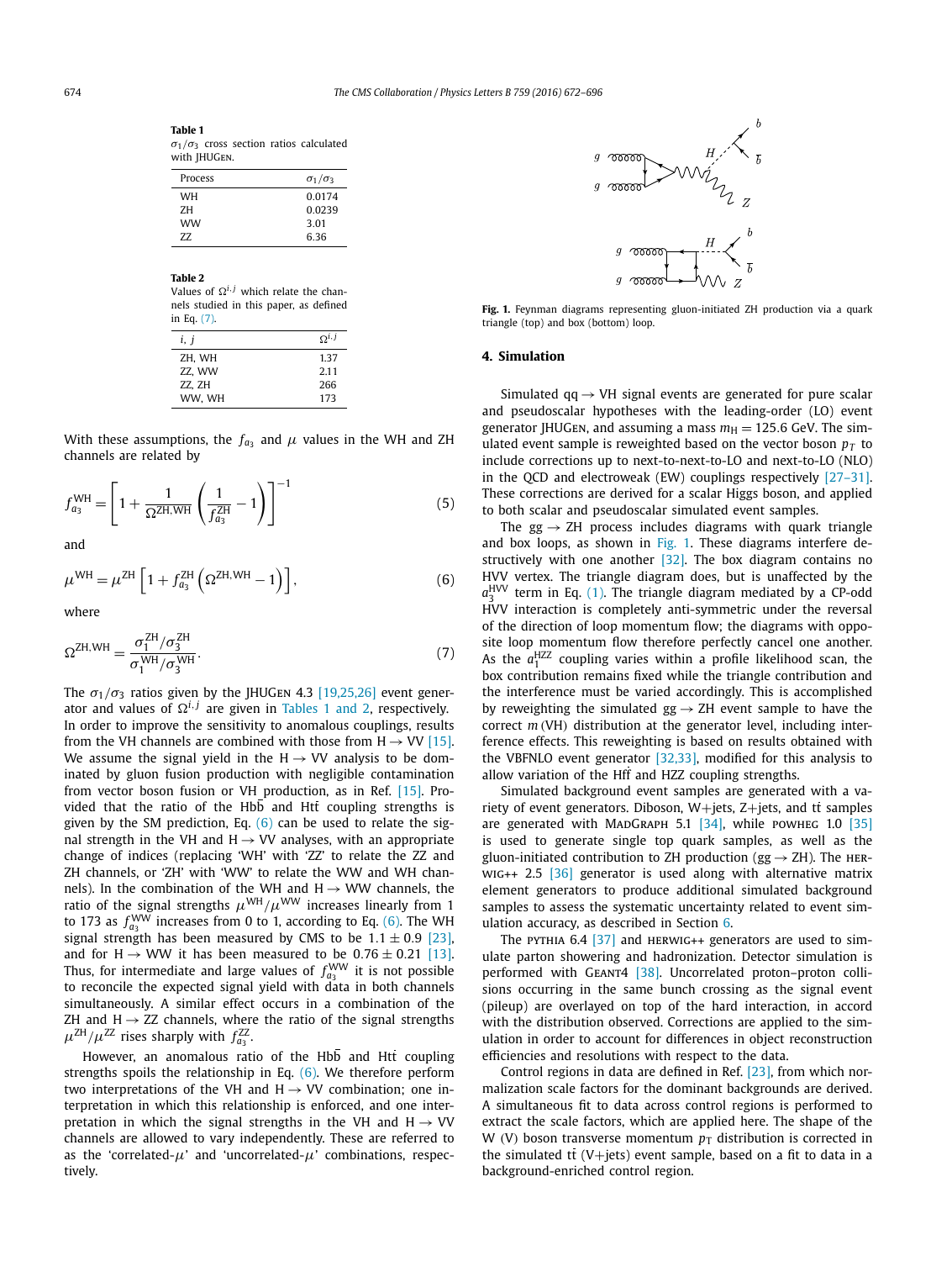#### <span id="page-3-0"></span>**5. Object and event selection**

All objects are reconstructed using a particle-flow (PF) approach [\[39,40\].](#page-9-0) Among all reconstructed primary vertices satisfying basic quality criteria, the vertex with the largest value of  $\sum p_{\rm T}^2$ is selected. Electrons are reconstructed from inner detector tracks matched to calorimeter superclusters, and selected with a multivariate identification algorithm  $[41]$ . Electrons are required to have  $p_T > 30$  GeV and pseudorapidity  $|\eta| < 2.5$ , with a veto applied to the barrel-endcap transition region  $(1.44 < |\eta| < 1.57)$  where electron reconstruction is sub-optimal. Muons are reconstructed from inner detector tracks matched to tracks reconstructed in the muon system, and selected with a cut-based identification algorithm [\[42\].](#page-9-0) Muons are required to have  $p_T > 20$  GeV and  $|\eta| < 2.4$ . Both electrons and muons are required to be well isolated from other reconstructed objects. Jets are reconstructed using the anti- $k_T$  algorithm [\[43\],](#page-9-0) with a distance parameter of 0.5, from the reconstructed objects, after removing charged objects with a trajectory inconsistent with production at the primary vertex. Additionally, the energy contribution from neutral pileup activity is subtracted with an area-based approach  $[44]$ . Jets are tagged as originating from the fragmentation and hadronization of bottom quarks with the combined secondary vertex (CSV) algorithm  $[45]$ , which exploits both the track impact parameter and secondary vertex information. Missing transverse energy  $E_{\rm T}^{\rm miss}$  is reconstructed as the negative vector  $p_T$  sum of all reconstructed objects.

Events are categorized based on the flavour and number of charged leptons into four channels. Events with two sameflavour, opposite-sign electrons (muons) are assigned to the  $Z \rightarrow ee$  $(Z \rightarrow \mu\mu)$  channel. Events with one electron (muon) and large  $E_{\text{T}}^{\text{miss}}$  are assigned to the W  $\rightarrow$  e*v*  $(W \rightarrow \mu \nu)$  channel. In the  $W \rightarrow \ell \nu$  (Z  $\rightarrow \ell \ell$ ) channels, Higgs boson candidates are constructed from the pair of jets (referred to as  $j_1$  and  $j_2$ ) with the largest vector  $p_T$  sum among jets with  $p_T > 30$  (20) GeV and |*η*| *<* 2*.*5. The Z boson candidates are constructed from lepton pairs whose invariant mass is consistent with the Z boson mass. The W boson candidates are constructed by combining the momentum of the identified lepton with the event  $E_{\rm T}^{\rm miss}$ , and calculating the neutrino momentum along the beam axis based on a W boson mass constraint. To suppress contributions from QCD multijet events, in the  $W \rightarrow \ell \nu$  channels the magnitude of the  $E_{\rm T}^{\rm miss}$  vector must exceed 45 GeV and it must be separated in direction from the charged lepton by less than  $\pi/2$  radians in azimuth. In addition, the Higgs boson candidate  $p_T$  must exceed 100 GeV.

The analysis sensitivity is increased further by categorizing events into medium- and high-boost regions based on the  $p<sub>T</sub>$ of the vector boson candidate. The bulk of the sensitivity comes from the high-boost region. These regions are later combined statistically. In the  $W \rightarrow \ell \nu$  channels, the medium- and high-boost regions are defined by 130  $<$   $p_T(W)$   $<$  180 GeV and  $p_T(W)$   $>$ 180 GeV, respectively. In the  $Z \rightarrow \ell \ell$  channels, the regions are instead defined by  $50 < p_T(Z) < 100$  GeV and  $p_T(Z) > 100$  GeV. The low-boost region described in Ref. [\[23\]](#page-9-0) is not included because of its negligible sensitivity to anomalous couplings. Requirements on the Higgs boson candidate mass and the b-tagging likelihood discriminants of the jets used to construct the Higgs boson candidate are also applied. The selection criteria are summarized in Table 3.

The expected scalar, pseudoscalar, and total background templates for the high-boost  $W \rightarrow e \nu$  channel are shown in [Fig. 2.](#page-4-0) One-dimensional projections of the templates for the high-boost  $W \rightarrow \mu \nu$  and  $Z \rightarrow ee$  channels onto the *m* (VH) axis are shown in [Fig. 3.](#page-4-0) The discrimination power of *m (*VH*)* for the scalar and pseudoscalar hypotheses can be seen clearly; the pseudoscalar hy-

#### **Table 3**

Summary of the event selection criteria. Numbers in parentheses refer to the highboost region defined in the text.

| Variable                                 | $W \rightarrow \ell \nu$ | $Z \rightarrow \ell \ell$ |
|------------------------------------------|--------------------------|---------------------------|
| $p_T(i_1)$ [GeV]                         | >30                      | >20                       |
| $p_T(i_2)$ [GeV]                         | >30                      | >20                       |
| $max(CSV(i1), CSV(i2))$                  | > 0.40                   | $>0.50$ ( $>0.244$ )      |
| $min(CSV(i_1), CSV(i_2))$                | > 0.40                   | > 0.244                   |
| $p_T(H)$ [GeV]                           | >100                     |                           |
| $m(H)$ [GeV]                             | <250                     | $40 - 250 (-250)$         |
| $m(V)$ [GeV]                             |                          | $75 - 105$                |
| $p_T(V)$ [GeV]                           | $130-180$ ( $>180$ )     | $50-100$ ( $>100$ )       |
| $E_{\rm T}^{\rm miss}$ [GeV]             | >45                      |                           |
| $\Delta\Phi(E_{\rm T}^{\rm miss}, \ell)$ | $<\!\pi/2$               |                           |

#### **Table 4**

Summary of the sources of systematic uncertainty on the background and signal yields. The size of the uncertainties that only affect normalizations are given. Uncertainties that also affect the shapes are implemented with template morphing, a smooth vertical interpolation between the nominal shape and systematic shape variations.

| Source                                                                                                                                                                                                                                                                             | Pre-fit uncertainty                                                                                                             |
|------------------------------------------------------------------------------------------------------------------------------------------------------------------------------------------------------------------------------------------------------------------------------------|---------------------------------------------------------------------------------------------------------------------------------|
| Normalization uncertainties                                                                                                                                                                                                                                                        |                                                                                                                                 |
| Integrated luminosity<br>Lepton reconstruction and trigger efficiency<br>Missing transverse energy scale and resolution<br>Signal and background cross section (scale)<br>Signal and background parton distribution functions<br>$0^+$ (0 <sup>-</sup> ) EW/QCD signal corrections | 2.6%<br>3% per $\ell$<br>3%<br>$4 - 6%$<br>1%<br>2%/5% (10%/5%)<br>10%                                                          |
| It and $V +$ jets data-driven scale factors<br>Single top quark cross section<br>Diboson cross section<br>$gg \rightarrow ZH$ cross section                                                                                                                                        | 15%<br>15%<br>$+35%$<br>$-25%$                                                                                                  |
| Normalization $+$ shape uncertainties<br>Jet energy scale<br>Jet energy resolution<br>b tagging efficiency<br>b tagging mistag rate<br>Simulated event statistics<br>Event simulation accuracy $(V + jets$ and tt)<br>$m(VH)$ modeling                                             | $+1\sigma$<br>$+1\sigma$<br>$+1\sigma$<br>$+1\sigma$<br>$+1\sigma$<br>Alternate event simulation<br>$\pm 2 \times$ fitted slope |

pothesis tends to produce larger values of *m (*VH*)* than the scalar hypothesis.

#### **6. Systematic uncertainties**

A variety of sources of uncertainty are considered in this analysis. These include the energy scale, energy resolution, and reconstruction efficiencies of the relevant physics objects; integrated luminosity determination; cross section and background normalization scale factor uncertainties; and the accuracy and finite size of the simulated event samples. The treatment of most uncertainties is identical to that of Ref. [\[23\],](#page-9-0) with the exceptions discussed below. All uncertainties are summarized in Table 4.

Uncertainties are assigned to both the scalar and pseudoscalar signal yields, related to the calculation of higher-order QCD and EW corrections. In the pseudoscalar case, the uncertainty in the NLO EW corrections is taken to be the size of the corrections for a scalar Higgs boson. A slight mismodeling of the *m (*VH*)* distribution is observed in a sideband of the medium-boost regions with values of the BDT discriminant less than −0*.*3. This sideband has negligible signal content. The ratio of data to the background prediction has an approximately constant, positive slope. As a result, an additional *m (*VH*)* modeling systematic uncertainty is included, which allows for a linear correction of the background model. The size of this uncertainty is taken as twice the ratio of data to prediction, as fitted by a linear function in *m (*VH*)*.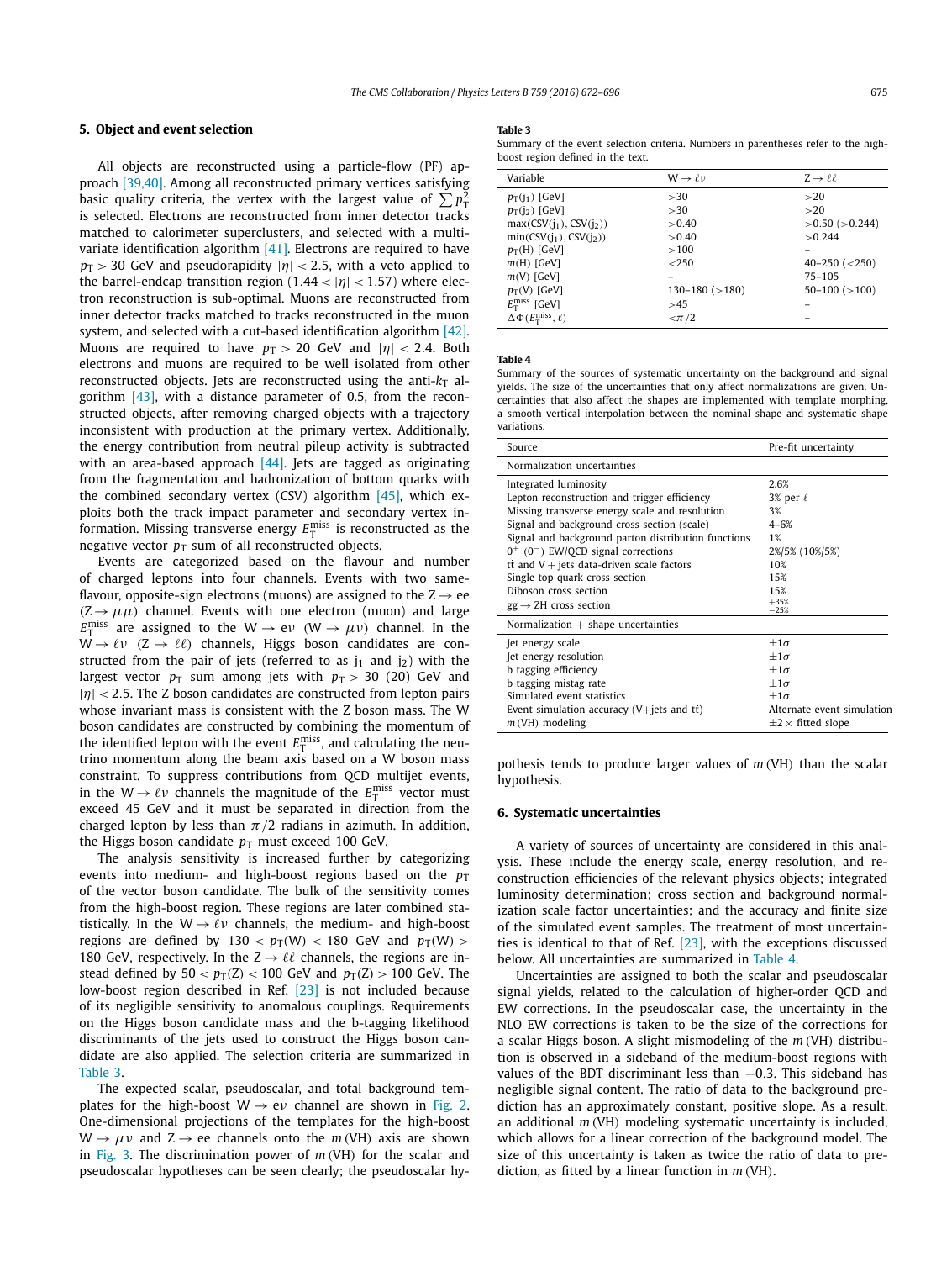<span id="page-4-0"></span>

**Fig. 2.** The scalar (left), pseudoscalar (right), and total background (bottom) templates for the high-boost W → e*ν* channel. Bin content is normalized according to the bin area.



**Fig. 3.** The *m* (VH) distributions for the high-boost region of the W  $\rightarrow \mu \nu$  (left) and Z  $\rightarrow$  ee (right) channels. The distribution observed in data is represented by points with error bars. SM backgrounds are represented by filled histograms. A pure scalar (pseudoscalar) Higgs boson signal is represented by the solid (dotted) histogram. The statistical uncertainty related to the finite size of the simulated background event samples is represented by the hatched region. Values of *m (*VH*) >* 1200 GeV are included in the last bin. The bin content is normalized according to the bin width. The lower panel shows the ratio of the observed and expected background yields.

#### **7. Results**

Results of one-dimensional profile likelihood scans in the VH channels are shown in [Fig. 4,](#page-5-0) in terms of  $f_{a_3}^{\text{ZH}}$ . Throughout the paper, expected results are derived from an Asimov data set [\[46\]](#page-9-0) for a pure scalar Higgs boson with  $\mu = 1$ . This dataset represents the expectation for an SM Higgs boson in the asymptotic limit of large statistics. The combined VH scan assumes  $a_i^{\text{HWW}} = a_i^{\text{HZZ}}$ .

The expected  $-2\Delta\ln\mathcal{L}$  values reach a plateau above  $f_{a_3}^{Z\mathrm{H}} \approx 0.3,$ as a result of the small  $\sigma_1/\sigma_3$  values in the VH channels. Even for modest values of  $f_{a_3}^{\text{ZH}}$ , the total signal cross section, and therefore the *m (*VH*)* shape, is dominated by the pseudoscalar contribution.

Increasing  $f_{a_3}^{ZH}$  further has little impact on the  $m$  *(VH)* shape, and therefore the likelihood.

Based on the available data, the VH channels alone do not have sufficient sensitivity to derive any constraint on  $f_{a_3}$  at 95% CL. Although there is some discrepancy between the expected and observed scans, all observed results are consistent with the SM prediction of  $f_{a_3} = 0$ . This discrepancy is driven by a modest excess (deficit) at high (low) values of *m (*VH*)* in a selected number of background-depleted bins in the high-boost  $Z \rightarrow ee$  and  $W \rightarrow \mu \nu$ channels, which is consistent with the SM prediction within statistical and systematic uncertainties.

Results from the VH channels are combined with results from the H  $\rightarrow$  VV channels [\[15\],](#page-9-0) with and without assuming the SM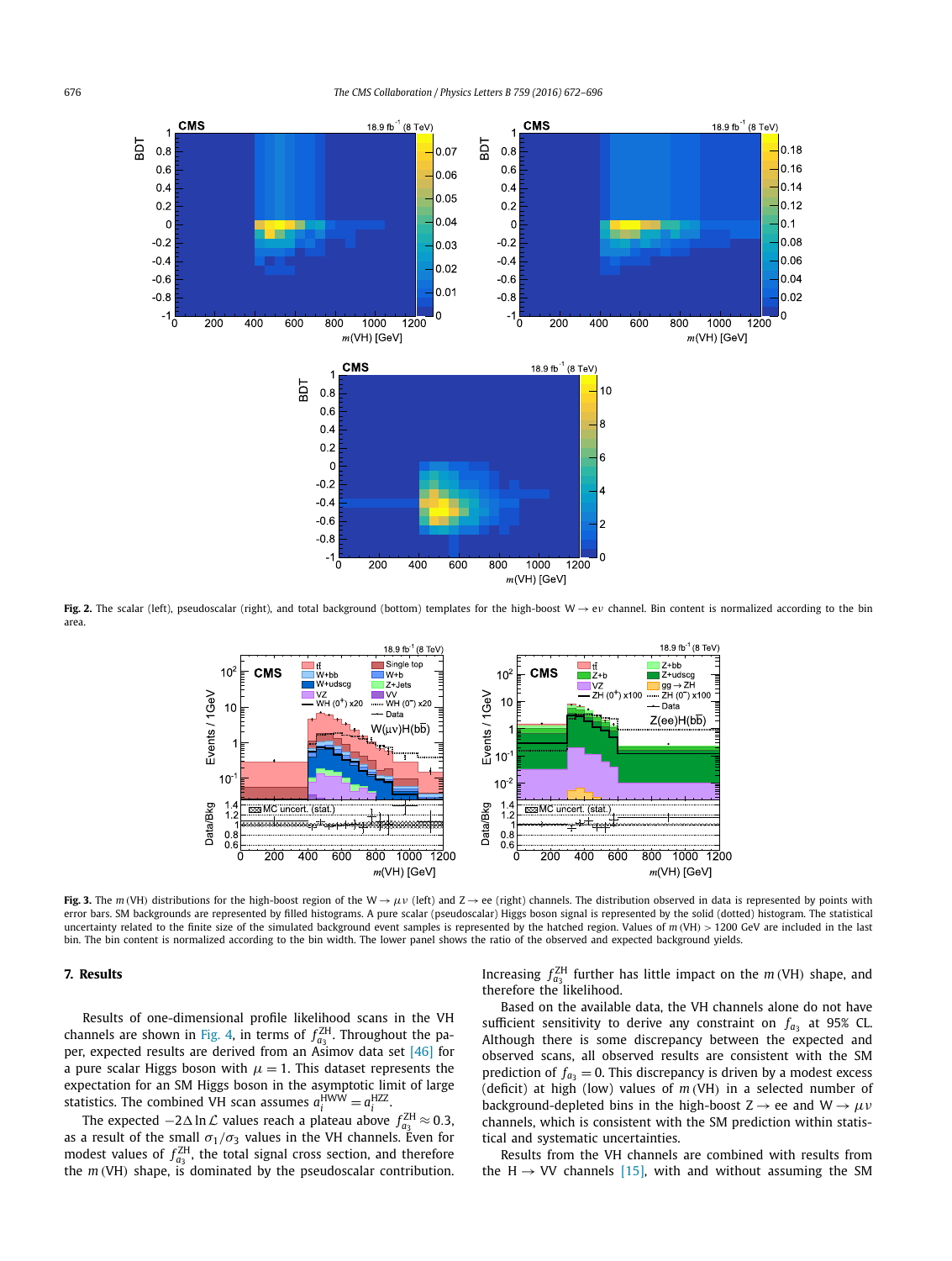<span id="page-5-0"></span>

**Fig. 4.** Results of profile likelihood scans for the WH and ZH channels, as well as the combination (VH). The dotted (solid) lines show the expected (observed)  $-2\Delta\ln\mathcal{L}$ value as a function of  $f_{a_3}^{\text{ZH}}$ . A horizontal dashed line is shown, representing the 68% CL.

ratio of the Hbb and Htt coupling strengths. Combined profile like-lihood scans are shown in [Figs. 5 and 6,](#page-6-0) in terms of  $f_{a_3}^{ZZ}$  or  $f_{a_3}^{WW}$ . The  $-2\Delta \ln \mathcal{L}$  distributions shown here for the VH channels alone are the same as those shown in Fig. 4, after a transformation of the *x*-axis to  $f_{a_3}^{WW}$  or  $f_{a_3}^{ZZ}$ . These transformations compress (stretch) the low (high)  $f_{a_3}$  region, resulting in the distributions shown. The position of the  $-2\Delta \ln \mathcal{L}$  minima and  $f_{a_3}$  confidence intervals are given in Table 5.

The WH  $(ZH)$  channel is first combined with the  $H \rightarrow WW$  $(H \rightarrow ZZ)$  channel, enhancing the sensitivity to anomalous HWW (HZZ) interactions, without the need to introduce any assumption on the relationship between HWW and HZZ couplings. These results are shown in the upper (lower) portion of [Fig. 5.](#page-6-0) The  $H \rightarrow WW$  channel alone is not able to constrain  $f_{a_3}$  at 68% CL. However, in the uncorrelated- $\mu$  combination of the WH and  $H \rightarrow WW$  channels,  $f_{a_3}^{WW} > 0.21$  is disfavoured at 68% CL. Due to the modest preference in the ZH channel for large  $f_{a_2}$ , the uncorrelated- $\mu$  combination of the ZH and H  $\rightarrow$  ZZ channels results in a bound on  $f_{a_3}$  that is slightly weaker than that from the  $H \rightarrow ZZ$  channel alone.

All four channels are combined under the assumption  $a_i^{\text{HWW}} =$  $a_i^{\text{HZZ}}$ . The results of this uncorrelated- $\mu$  combination are shown in the top of [Fig. 6.](#page-7-0) A slight improvement over the constraint from the H  $\rightarrow$  VV channels alone is observed, with  $f_{a_3}^{ZZ} > 0.25$  excluded at 95% CL.

Correlated- $\mu$  combinations of the VH and  $H \rightarrow VV$  channels are performed as well, which are based on the assumption of the SM ratio of the Hbb and Htt coupling strengths. This assumption fixes the relationship between the signal strengths in the VH and  $H \rightarrow VV$  channels. As a result of the relatively well measured signal strengths in the  $H \rightarrow VV$  channels, for intermediate and large values of  $f_{a_3}$  the signal strengths in the VH channels are constrained to large values, and such a signal cannot be accommodated by the data. The results are shown in the bottom of [Fig. 6.](#page-7-0) Relative to the  $f_{a_3}$  exclusions obtained from the H  $\rightarrow$  VV channels alone, the results obtained here are significantly stronger, with  $f_{a_3}^{ZZ} > 0.0034$ excluded at 95% CL in the full combination of all channels.

The future power of the VH channels at probing small anomalous HVV couplings is demonstrated on the right side of [Figs. 5](#page-6-0) [and 6.](#page-6-0) Although the expected exclusion of anomalous couplings in these channels is only at the ∼68% CL level with the current 8 TeV dataset, the  $-2\Delta \ln \mathcal{L}$  values increase sharply for small, non-zero values of  $f_{a_3}^{Z\!Z}$  and reach a plateau at  $f_{a_3}^{Z\!Z} \approx 0.05$ . With the inclusion of  $\sqrt{s} = 13$  TeV collision data from the ongoing LHC run, the shape of these  $-2\Delta \ln \mathcal{L}$  distributions will not change significantly, but the plateau will reach larger values of  $-2\Delta \ln \mathcal{L}$ . As soon as the exclusion of a pure pseudoscalar becomes possible, it will be possible to exclude small values of  $f_{a_3}^{ZZ}$ as well.

Results of two-dimensional profile likelihood scans in the  $\mu^{\rm ZH}$ versus  $f_{a_3}^{\text{ZH}}$  plane based on a combination of WH and ZH channels are shown in [Fig. 7.](#page-8-0) Smaller  $\mu^{\text{ZH}}$  values are preferred with increasing  $f_{a_3}^{\text{ZH}}$  as a result of increasing signal efficiency, due to the harder *m (*VH*)* distribution of a potential pseudoscalar signal compared to that of a scalar. The minimum of the  $-2\Delta\ln\mathcal{L}$  values corresponds to  $\mu^{\text{ZH}} = 1.11$  and  $f_{a_3}^{\text{ZH}} = 0.22$ .

Finally, we allow for the modification of the  $a_3^{\rm HVV}$  couplings by a momentum-dependent form factor [\[19\],](#page-9-0) given by

$$
\left[\left(1+\frac{q_{\mathsf{V}_1}^2}{\Lambda^2}\right)^2 \left(1+\frac{q_{\mathsf{V}_2}^2}{\Lambda^2}\right)^2\right]^{-1},\tag{8}
$$

where  $\Lambda$  represents a scale of new physics at which the  $a_3^{\rm HVV}$ coupling can no longer be treated as a constant. Unlike earlier results in H  $\rightarrow$  VV [\[15\]](#page-9-0) where the vector boson  $q^2$  is restricted to  $\lesssim$ 100 GeV, in VH production much larger values are accessible. This fact is responsible for much of the sensitivity of this analysis, but also necessitates the consideration of form factor effects. Profile likelihood scans based on a combination of the WH and ZH channels for various values of  $\Lambda$  are shown in [Fig. 8.](#page-8-0)

#### **Table 5**

A summary of the locations of the minimum −2∆ln*L* values in one-dimensional  $f_{a_3}$  profile likelihood scans. Parentheses contain 68% CL intervals, and brackets contain 95% CL intervals. The ranges are truncated at the physical boundaries  $0 < f_{a_3} < 1$ . The results of combinations which involve both VH and H  $\rightarrow$  VV channels are given with and without assuming the SM ratio of the coupling strengths of the Higgs boson to top and bottom quarks.

| Channel                         | Parameter          | Expected                    | Observed                               |
|---------------------------------|--------------------|-----------------------------|----------------------------------------|
| <b>VH</b>                       | $f_{a_3}^{ZH}$     | $0(0, 0.64)$ [0, 1]         | $0.22$ (0.029, 1) [0, 1]               |
| Correlated- $\mu$ combination   |                    |                             |                                        |
| $WH + H \rightarrow WW$         | $f^{\rm WW}_{a_3}$ | $0(0, 0.0012)$ [0, 0.0027]  | $0.0026$ (0.00082, 0.0053) [0, 0.0098] |
| $ZH + H \rightarrow ZZ$         | $f_{a_3}^{ZZ}$     | $0(0, 0.0014)$ [0, 0.0034]  | $0.0011$ (0, 0.0029) [0, 0.0056]       |
| $VH + H \rightarrow VV$         | $f_{a_3}^{ZZ}$     | $0(0, 0.00050)$ [0, 0.0011] | 0.0012 (0.00047, 0.0021) [0, 0.0034]   |
| Uncorrelated- $\mu$ combination |                    |                             |                                        |
| $WH + H \rightarrow WW$         | $f^{\rm WW}_{a_3}$ | $0(0, 1)$ [0, 1]            | 0.00088(0, 0.21)[0, 1]                 |
| $ZH + H \rightarrow ZZ$         | $f_{a_3}^{ZZ}$     | $0(0, 0.21)$ [0, 0.66]      | $0.0067$ (0, 0.16) [0, 0.44]           |
| $VH + H \rightarrow VV$         | $f_{a_3}^{ZZ}$     | $0(0, 0.0062)$ [0, 0.44]    | $0.0010$ (0.00011, 0.043) [0, 0.25]    |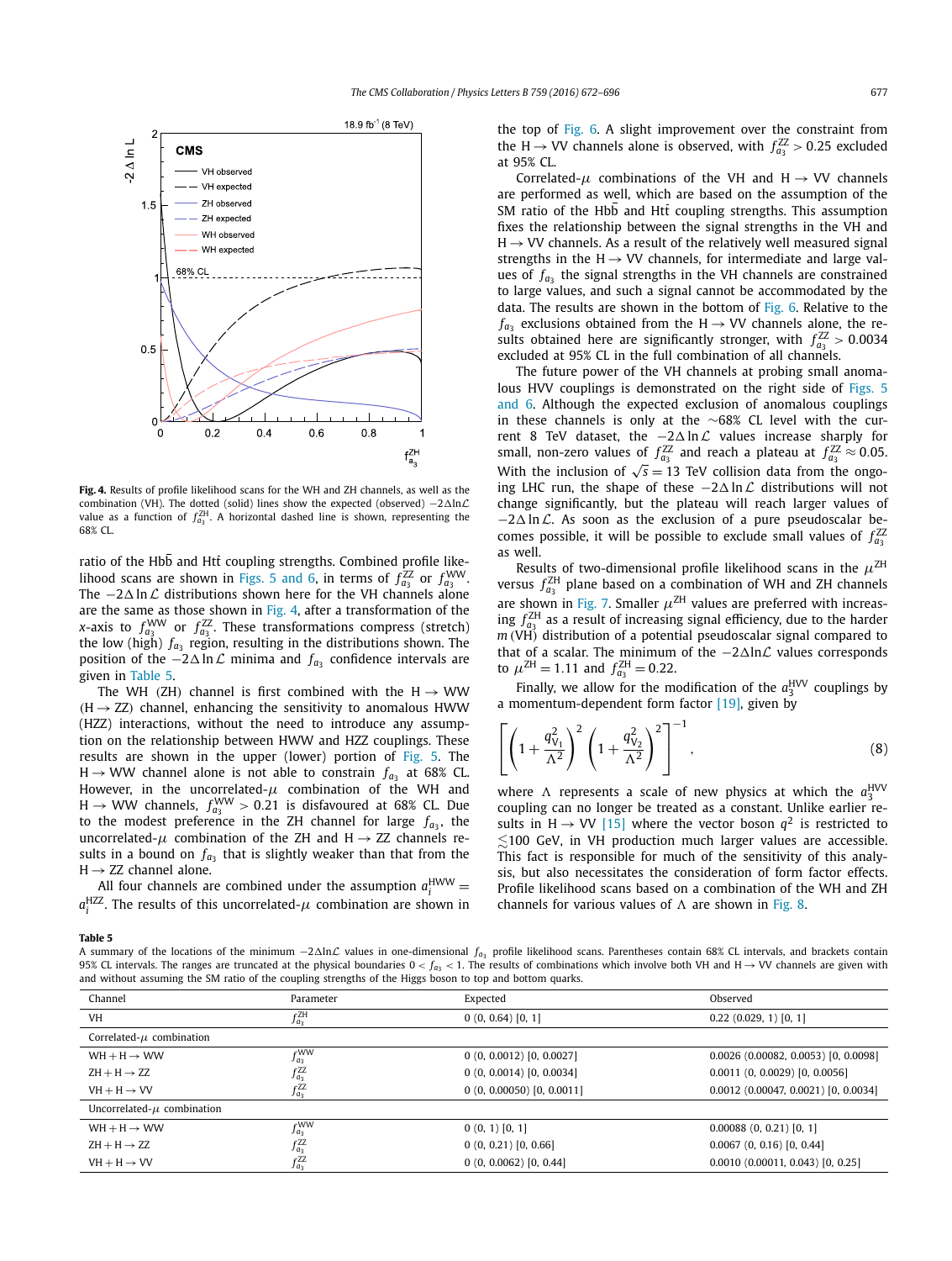<span id="page-6-0"></span>

Fig. 5. Results of profile likelihood scans for the VH and VV channels, plus their combination. The dotted (solid) lines show the expected (observed) −2∆ln*L* value as a function of  $f_{a_3}$ . The full range of  $f_{a_3}$  is shown on the left, with the low  $f_{a_3}$  region highlighted on the right. Horizontal dashed lines represent the 68%, 95%, and 99% CL.

For  $\Lambda \gtrsim 10$  TeV, a potential momentum-dependent form factor has a negligible impact on the analysis. But for smaller values of  $\Lambda$ , the tail of the  $m(VH)$  distribution is diminished, and along with it the sensitivity to anomalous couplings. However, even for  $\Lambda$  values as small as 1 TeV, the VH channels maintain significant sensitivity.

#### **8. Summary**

A search has been performed for anomalous pseudoscalar HVV interactions in  $\sqrt{s} = 8$  TeV pp data collected with the CMS detector. This is the first study of such interactions at the LHC in associated VH production. The results based on the VH channels are combined statistically with those from a previously published study of  $H \rightarrow VV$  decays, which assumes the signal yield is dominated by gluon fusion production of the Higgs boson. Channels sensitive to the HWW and HZZ interaction are combined assuming equality of the couplings of the Higgs boson to W and Z bosons.

A leading order scalar  $a_1^{\text{HVV}}$  and pseudoscalar  $a_3^{\text{HVV}}$  coupling with a relative phase of 0 are considered, while all other potential tensor structures are neglected. The  $a_1^{\text{HVV}}$  and  $a_3^{\text{HVV}}$  couplings are first treated as constants, but later modified to allow potential momentum-dependent form factor effects in VH production. Profile-likelihood scans are used to assess the consistency of the data with various effective pseudoscalar cross section fractions,  $f_{a_3}$ .

The VH channels alone do not currently have sufficient sensitivity to constrain the  $f_{a_3}$  at 95% CL. However,  $f_{a_3}^{Z2}$  can be constrained to the sub-percent level in a combination of VH and H  $\rightarrow$  VV channels, when assuming the standard model ratio of the coupling strengths of the Higgs boson to top and bottom quarks. Under this assumption, and ignoring form factor effects,  $f_{a_3}^{ZZ} > 0.0034$  is excluded at 95% CL in the combination of all channels.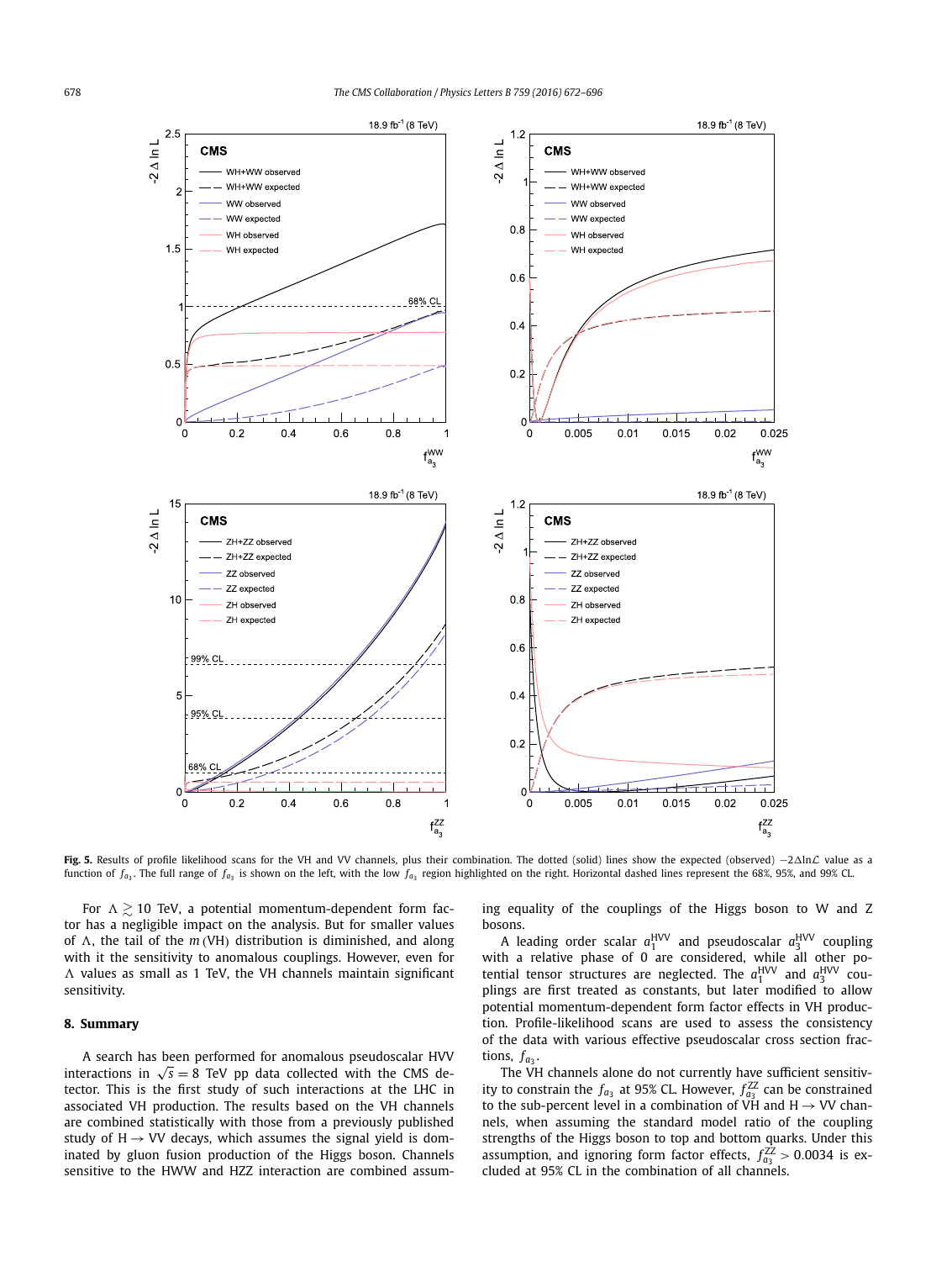<span id="page-7-0"></span>

Fig. 6. Results of profile likelihood scans for the VH and VV channels, as well as their combination. The dotted (solid) lines show the expected (observed) -2∆ln*L* value as a function of  $f_{a_3}$ . The full range of  $f_{a_3}$  is shown on the left, with the low  $f_{a_3}$  region highlighted on the right. The bottom plots contain the results of correlated-*μ* scans. Horizontal dashed lines represent the 68%, 95%, and 99% CL. In the legend, VH refers to the combination of the WH and ZH channels, and VV refers to the combination of the  $H \rightarrow WW$  and  $H \rightarrow ZZ$  channels.

### **Acknowledgements**

We would like to thank Christoph Englert, Matthew McCullough, and Michael Spannowsky for providing calculations of  $gg \rightarrow ZH$  kinematics with non-SM couplings. We especially thank Christoph for his help in understanding the symmetry considerations at work in this process.

We congratulate our colleagues in the CERN accelerator departments for the excellent performance of the LHC and thank the technical and administrative staffs at CERN and at other CMS institutes for their contributions to the success of the CMS effort. In addition, we gratefully acknowledge the computing centres and personnel of the Worldwide LHC Computing Grid for delivering so effectively the computing infrastructure essential to our analyses. Finally, we acknowledge the enduring support for the construction and operation of the LHC and the CMS detector provided by the following funding agencies: BMWFW and FWF (Austria); FNRS and FWO (Belgium); CNPq, CAPES, FAPERJ, and FAPESP (Brazil); MES (Bulgaria); CERN; CAS, MoST, and NSFC (China); COLCIENCIAS (Colombia); MSES and CSF (Croatia); RPF (Cyprus); MoER, ERC IUT and ERDF (Estonia); Academy of Finland, MEC, and HIP (Finland); CEA and CNRS/IN2P3 (France); BMBF, DFG, and HGF (Germany); GSRT (Greece); OTKA and NIH (Hungary); DAE and DST (India); IPM (Iran); SFI (Ireland); INFN (Italy); MSIP and NRF (Republic of Korea); LAS (Lithuania); MOE and UM (Malaysia); CINVESTAV, CONACYT, SEP, and UASLP-FAI (Mexico); MBIE (New Zealand); PAEC (Pakistan); MSHE and NSC (Poland); FCT (Portugal); JINR (Dubna); MON, RosAtom, RAS and RFBR (Russia); MESTD (Serbia); SEIDI and CPAN (Spain); Swiss Funding Agencies (Switzerland); MST (Taipei); ThEPCenter, IPST, STAR and NSTDA (Thailand); TUBITAK and TAEK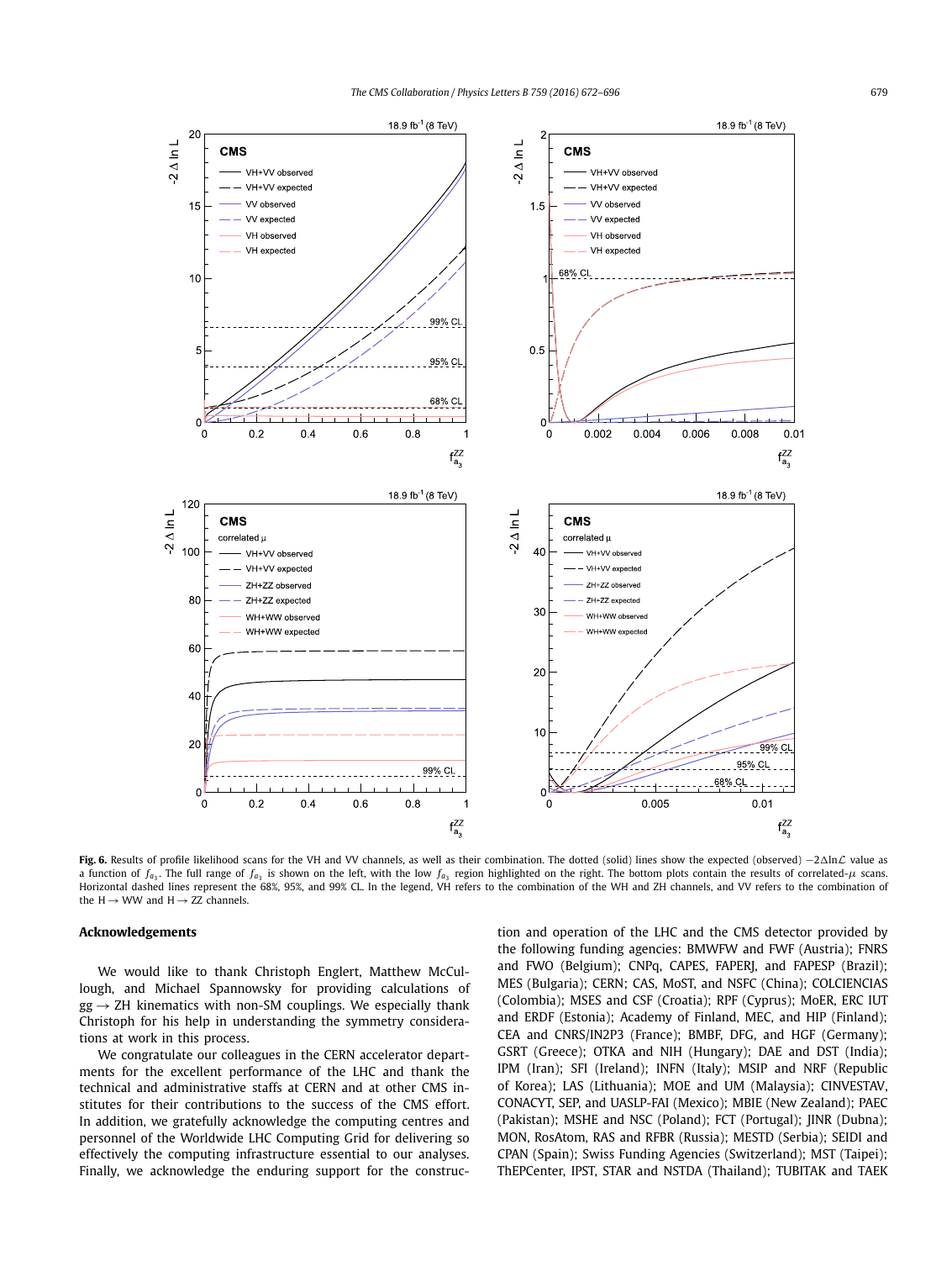<span id="page-8-0"></span>

**Fig. 7.** Expected (left) and observed (right) two-dimensional profile likelihood scans based on a combination of the WH and ZH channels in the  $f_{a_3}^{ZH}$  versus  $\mu^{ZH}$  plane. The colour coding represents −2∆lnL calculated with respect to the global minimum. The scan minimum is indicated by a white dot. The 68% and 95% CL contours at  $-2\Delta ln\mathcal{L} = 2.30$  and 5.99, respectively, are shown. The observed result includes upper and lower bounds while the expected result contains only upper bounds, as the expected result is consistent with  $f_{a_3}^{\rm ZH}=0$  at 68% CL. (For interpretation of the references to colour in this figure legend, the reader is referred to the web version of this article.)



**Fig. 8.** Results of expected (left) and observed (right)  $f_{a_3}^{ZH}$  scans based on a combination of the WH and ZH channels, with various scales of new physics  $\Lambda$ . The coloured lines show the  $-2\Delta\ln\mathcal{L}$  value as a function of  $f_{a_3}^{ZH}$ . The horizontal dashed line represents the 68% CL. (For interpretation of the references to colour in this figure legend, the reader is referred to the web version of this article.)

(Turkey); NASU and SFFR (Ukraine); STFC (United Kingdom); DOE and NSF (USA).

Individuals have received support from the Marie-Curie programme and the European Research Council and EPLANET (European Union); the Leventis Foundation; the Alfred P. Sloan Foundation; the Alexander von Humboldt Foundation; the Belgian Federal Science Policy Office; the Fonds pour la Formation à la Recherche dans l'Industrie et dans l'Agriculture (FRIA-Belgium); the Agentschap voor Innovatie door Wetenschap en Technologie (IWT-Belgium); the Ministry of Education, Youth and Sports (MEYS) of the Czech Republic; the Council of Science and Industrial Research, India; the HOMING PLUS programme of the Foundation for Polish Science, cofinanced from European Union, Regional Development Fund; the OPUS programme of the National Science Centre (Poland); the Compagnia di San Paolo (Torino); MIUR project 20108T4XTM (Italy); the Thalis and Aristeia programmes cofinanced by EU-ESF and the Greek NSRF; the National Priorities Research Program by Qatar National Research Fund; the Rachadapisek Sompot Fund for Postdoctoral Fellowship, Chulalongkorn University (Thailand); the Chulalongkorn Academic into Its 2nd Century Project Advancement Project (Thailand); and the Welch Foundation, contract C-1845.

#### **References**

- [1] ATLAS Collaboration, Observation of a new particle in the search for the standard model Higgs boson with the ATLAS detector at the LHC, Phys. Lett. B 716 (2012) 1, <http://dx.doi.org/10.1016/j.physletb.2012.08.020>, arXiv:1207.7214.
- [2] CMS Collaboration, Observation of a new boson at a mass of 125 GeV with the CMS experiment at the LHC, Phys. Lett. B 716 (2012) 30, [http://dx.doi.org/](http://dx.doi.org/10.1016/j.physletb.2012.08.021) [10.1016/j.physletb.2012.08.021,](http://dx.doi.org/10.1016/j.physletb.2012.08.021) arXiv:1207.7235.
- [3] CMS Collaboration, Observation of a new boson with mass near 125 GeV in pp collisions at  $\sqrt{s}$  = 7 and 8 TeV, J. High Energy Phys. 06 (2013) 081, [http://](http://dx.doi.org/10.1007/JHEP06(2013)081) [dx.doi.org/10.1007/JHEP06\(2013\)081,](http://dx.doi.org/10.1007/JHEP06(2013)081) arXiv:1303.4571.
- [4] S.L. Glashow, Partial-symmetries of weak interactions, Nucl. Phys. 22 (1961) 579, [http://dx.doi.org/10.1016/0029-5582\(61\)90469-2](http://dx.doi.org/10.1016/0029-5582(61)90469-2).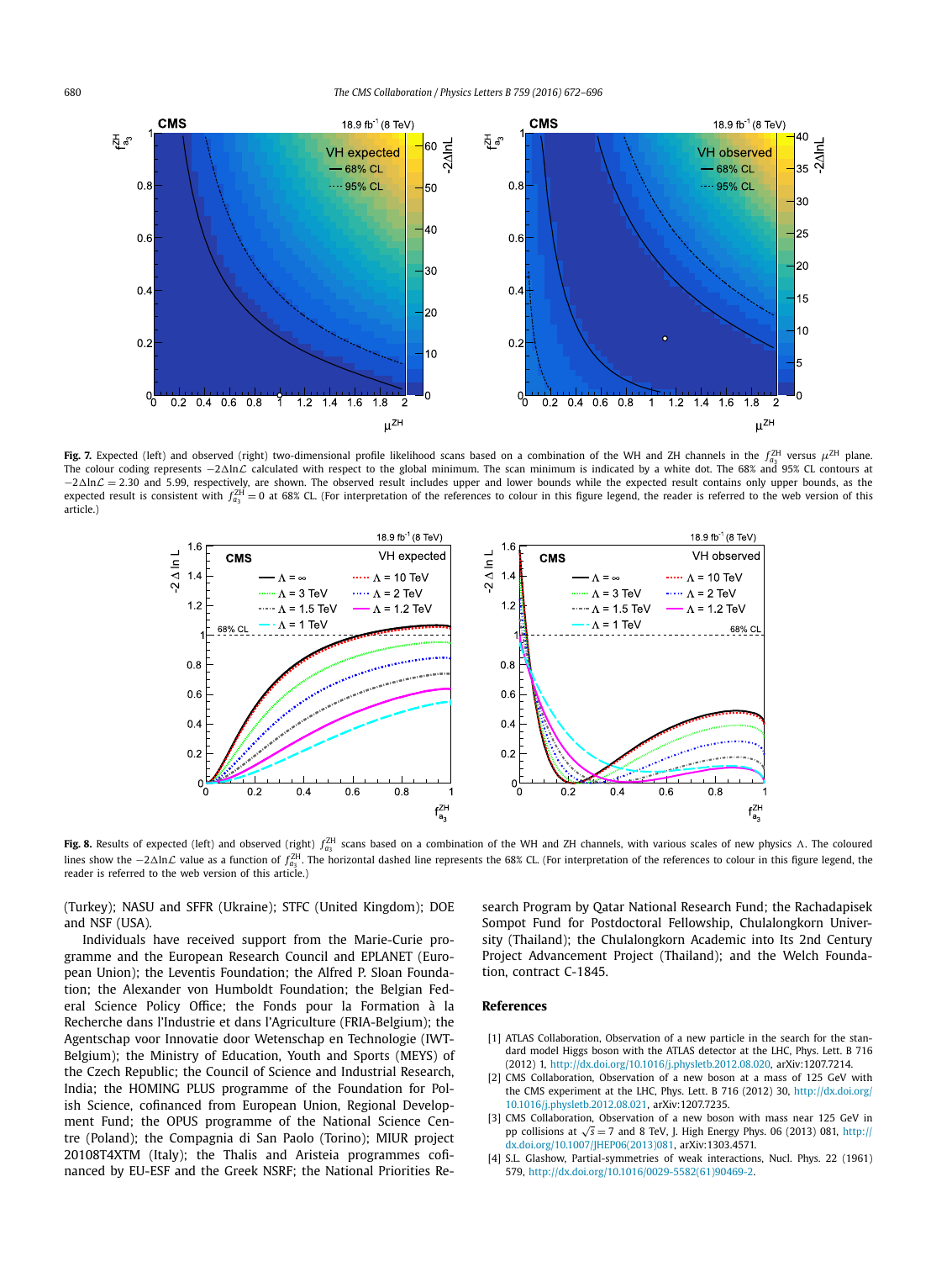- <span id="page-9-0"></span>[5] F. Englert, R. Brout, Broken symmetry and the mass of gauge vector mesons, Phys. Rev. Lett. 13 (1964) 321, [http://dx.doi.org/10.1103/PhysRevLett.13.321.](http://dx.doi.org/10.1103/PhysRevLett.13.321)
- [6] P.W. Higgs, Broken symmetries, massless particles and gauge fields, Phys. Lett. 12 (1964) 132, [http://dx.doi.org/10.1016/0031-9163\(64\)91136-9](http://dx.doi.org/10.1016/0031-9163(64)91136-9).
- [7] P.W. Higgs, Broken symmetries and the masses of gauge bosons, Phys. Rev. Lett. 13 (1964) 508, [http://dx.doi.org/10.1103/PhysRevLett.13.508.](http://dx.doi.org/10.1103/PhysRevLett.13.508)
- [8] G.S. Guralnik, C.R. Hagen, T.W.B. Kibble, Global conservation laws and massless particles, Phys. Rev. Lett. 13 (1964) 585, [http://dx.doi.org/10.1103/](http://dx.doi.org/10.1103/PhysRevLett.13.585) [PhysRevLett.13.585.](http://dx.doi.org/10.1103/PhysRevLett.13.585)
- [9] S. Weinberg, A model of leptons, Phys. Rev. Lett. 19 (1967) 1264, [http://dx.doi.](http://dx.doi.org/10.1103/PhysRevLett.19.1264) [org/10.1103/PhysRevLett.19.1264.](http://dx.doi.org/10.1103/PhysRevLett.19.1264)
- [10] A. Salam, Weak and [electromagnetic](http://refhub.elsevier.com/S0370-2693(16)30255-6/bib5374616E646172644D6F64656C36375F33s1) interactions, in: N. Svartholm (Ed.), Elementary Particle Physics: Relativistic Groups and Analyticity. [Proceedings](http://refhub.elsevier.com/S0370-2693(16)30255-6/bib5374616E646172644D6F64656C36375F33s1) of the Eighth Nobel [Symposium,](http://refhub.elsevier.com/S0370-2693(16)30255-6/bib5374616E646172644D6F64656C36375F33s1) Almqvist & Wiksell, Stockholm, 1968, p. 367.
- [11] CMS Collaboration, On the mass and spin-parity of the Higgs boson candidate via its decays to Z boson pairs, Phys. Rev. Lett. 110 (2013) 081803, [http://](http://dx.doi.org/10.1103/PhysRevLett.110.081803) [dx.doi.org/10.1103/PhysRevLett.110.081803,](http://dx.doi.org/10.1103/PhysRevLett.110.081803) arXiv:1212.6639.
- [12] CMS Collaboration, Measurement of the properties of a Higgs boson in the four-lepton final state, Phys. Rev. D 89 (2014) 092007, [http://dx.doi.org/](http://dx.doi.org/10.1103/PhysRevD.89.092007) [10.1103/PhysRevD.89.092007,](http://dx.doi.org/10.1103/PhysRevD.89.092007) arXiv:1312.5353.
- [13] CMS Collaboration, Measurement of Higgs boson production and properties in the WW decay channel with leptonic final states, J. High Energy Phys. 01 (2014) 096, [http://dx.doi.org/10.1007/JHEP01\(2014\)096,](http://dx.doi.org/10.1007/JHEP01(2014)096) arXiv:1312.1129.
- [14] CMS Collaboration, Observation of the diphoton decay of the Higgs boson and measurement of its properties, Eur. Phys. J. C 74 (2014) 3076, [http://](http://dx.doi.org/10.1140/epjc/s10052-014-3076-z) [dx.doi.org/10.1140/epjc/s10052-014-3076-z](http://dx.doi.org/10.1140/epjc/s10052-014-3076-z), arXiv:1407.0558.
- [15] CMS Collaboration, Constraints on the spin-parity and anomalous HVV couplings of the Higgs boson in proton collisions at 7 and 8 TeV, Phys. Rev. D 92 (2015) 012004, <http://dx.doi.org/10.1103/PhysRevD.92.012004>, arXiv:1411.3441.
- [16] ATLAS Collaboration, Evidence for the spin-0 nature of the Higgs boson using ATLAS data, Phys. Lett. B 726 (2013) 120, [http://dx.doi.org/10.1016/j.physletb.](http://dx.doi.org/10.1016/j.physletb.2013.08.026) [2013.08.026,](http://dx.doi.org/10.1016/j.physletb.2013.08.026) arXiv:1307.1432.
- [17] CDF and D0 Collaborations, Tevatron constraints on models of the Higgs boson with exotic spin and parity using decays to bottom–antibottom quark pairs, Phys. Rev. Lett. 114 (2015) 151802, [http://dx.doi.org/10.1103/PhysRevLett.](http://dx.doi.org/10.1103/PhysRevLett.114.151802) [114.151802,](http://dx.doi.org/10.1103/PhysRevLett.114.151802) arXiv:1502.00967.
- [18] ATLAS Collaboration, Study of the spin and parity of the Higgs boson in diboson decays with the ATLAS detector, Eur. Phys. J. C 75 (2015) 476, [http://](http://dx.doi.org/10.1140/epjc/s10052-015-3685-1) [dx.doi.org/10.1140/epjc/s10052-015-3685-1,](http://dx.doi.org/10.1140/epjc/s10052-015-3685-1) arXiv:1506.05669.
- [19] I. Anderson, S. Bolognesi, F. Caola, Y. Gao, A.V. Gritsan, C.B. Martin, K. Melnikov, M. Schulze, N.V. Tran, A. Whitbeck, Y. Zhou, Constraining anomalous HVV interactions at proton and lepton colliders, Phys. Rev. D 89 (2014) 035007, <http://dx.doi.org/10.1103/PhysRevD.89.035007>, arXiv:1309.4819.
- [20] J. Ellis, D.S. Hwang, V. Sanz, T. You, A fast track towards the 'Higgs' spin and parity, J. High Energy Phys. 11 (2012) 134, [http://dx.doi.org/10.1007/](http://dx.doi.org/10.1007/JHEP11(2012)134) [JHEP11\(2012\)134](http://dx.doi.org/10.1007/JHEP11(2012)134), arXiv:1208.6002.
- [21] R.M. Barnett, G. Senjanović, L. Wolfenstein, D. Wyler, Implications of a light Higgs scalar, Phys. Lett. B 136 (1984) 191, [http://dx.doi.org/10.1016/](http://dx.doi.org/10.1016/0370-2693(84)91179-1) [0370-2693\(84\)91179-1](http://dx.doi.org/10.1016/0370-2693(84)91179-1).
- [22] CMS Collaboration, The CMS experiment at the CERN LHC, J. Instrum. 3 (2008) S08004, <http://dx.doi.org/10.1088/1748-0221/3/08/S08004>.
- [23] CMS Collaboration, Search for the standard model Higgs boson produced in association with a W or a Z boson and decaying to bottom quarks, Phys. Rev. D 89 (2014) 012003, <http://dx.doi.org/10.1103/PhysRevD.89.012003>, arXiv: 1310.3687.
- [24] ATLAS and CMS Collaborations, Procedure for the LHC Higgs boson search combination in summer 2011, Technical Report ATL-PHYS-PUB-2011-011, CMS NOTE-2011/005, 2011, [http://cds.cern.ch/record/1375842.](http://cds.cern.ch/record/1375842)
- [25] S. Bolognesi, Y. Gao, A.V. Gritsan, K. Melnikov, M. Schulze, N.V. Tran, A. Whitbeck, On the spin and parity of a single-produced resonance at the LHC, Phys. Rev. D 86 (2012) 095031, [http://dx.doi.org/10.1103/PhysRevD.86.095031,](http://dx.doi.org/10.1103/PhysRevD.86.095031) arXiv:1208.4018.
- [26] Y. Gao, A.V. Gritsan, Z. Guo, K. Melnikov, M. Schulze, N.V. Tran, Spin determination of single-produced resonances at hadron colliders, Phys. Rev. D 81 (2010) 075022, [http://dx.doi.org/10.1103/PhysRevD.81.075022,](http://dx.doi.org/10.1103/PhysRevD.81.075022) arXiv:1001.3396.
- [27] T. Han, S. Willenbrock, QCD correction to the  $pp \rightarrow WH$  and ZH total cross-sections, Phys. Lett. B 273 (1991) 167, [http://dx.doi.org/10.1016/0370-](http://dx.doi.org/10.1016/0370-2693(91)90572-8) [2693\(91\)90572-8.](http://dx.doi.org/10.1016/0370-2693(91)90572-8)
- [28] W.L. van Neerven, E.B. Zijlstra, The  $\mathcal{O}(\alpha_s^2)$  corrected Drell–Yan k-factor in the dis and ms schemes, Nucl. Phys. B 382 (1992) 11, [http://dx.doi.org/10.1016/](http://dx.doi.org/10.1016/0550-3213(92)90078-P) [0550-3213\(92\)90078-P](http://dx.doi.org/10.1016/0550-3213(92)90078-P).
- [29] O. Brein, R.V. Harlander, M. Wiesemann, T. Zirke, Top-quark mediated effects in hadronic Higgs-strahlung, Eur. Phys. J. C 72 (2012) 1, [http://dx.doi.org/10.1140/](http://dx.doi.org/10.1140/epjc/s10052-012-1868-6) [epjc/s10052-012-1868-6](http://dx.doi.org/10.1140/epjc/s10052-012-1868-6), arXiv:1111.0761.
- [30] LHC Higgs Cross Section Working Group, [Handbook](http://refhub.elsevier.com/S0370-2693(16)30255-6/bib446974746D616965723A32303132766Ds1) of LHC Higgs cross sections: 2. Differential distributions, CERN Report [CERN-2012-002,](http://refhub.elsevier.com/S0370-2693(16)30255-6/bib446974746D616965723A32303132766Ds1) 2012, https:// [cds.cern.ch/record/1416519,](http://refhub.elsevier.com/S0370-2693(16)30255-6/bib446974746D616965723A32303132766Ds1) arXiv:1201.3084.
- [31] M.L. Ciccolini, S. Dittmaier, M. Kramer, Electroweak radiative corrections to associated WH and ZH production at hadron colliders, Phys. Rev. D 68 (2003) 073003, <http://dx.doi.org/10.1103/PhysRevD.68.073003>, arXiv:hep-ph/ 0306234.
- [32] C. Englert, M. McCullough, M. Spannowsky, Gluon-initiated associated production boosts Higgs physics, Phys. Rev. D 89 (2014) 013013, [http://dx.doi.org/](http://dx.doi.org/10.1103/PhysRevD.89.013013) [10.1103/PhysRevD.89.013013,](http://dx.doi.org/10.1103/PhysRevD.89.013013) arXiv:1310.4828.
- [33] K. Arnold, M. Bahr, G. Bozzi, F. Campanario, C. Englert, T. Figy, N. Greiner, C. Hackstein, V. Hankele, B. Jager, G. Klamke, M. Kubocz, C. Oleari, S. Platzer, S. Prestel, et al., VBFNLO: a parton level Monte Carlo for processes with electroweak bosons, Comput. Phys. Commun. 180 (2009) 1661, <http://dx.doi.org/10.1016/j.cpc.2009.03.006>, arXiv:0811.4559, see also arXiv: 1404.3940, arXiv:1107.4038.
- [34] J. Alwall, M. Herquet, F. Maltoni, O. Mattelaer, T. Stelzer, MadGraph 5: going beyond, J. High Energy Phys. 06 (2011), [http://dx.doi.org/10.1007/](http://dx.doi.org/10.1007/JHEP06(2011)128) [JHEP06\(2011\)128](http://dx.doi.org/10.1007/JHEP06(2011)128), arXiv:1106.0522.
- [35] S. Frixione, P. Nason, C. Oleari, Matching NLO QCD computations with parton shower simulations: the POWHEG method, J. High Energy Phys. 11 (2007) 070, [http://dx.doi.org/10.1088/1126-6708/2007/11/070,](http://dx.doi.org/10.1088/1126-6708/2007/11/070) arXiv:0709.2092.
- [36] M. Bähr, S. Gieseke, M.A. Gigg, D. Grellscheid, K. Hamilton, O. Latunde-Dada, S. Plätzer, P. Richardson, M.H. Seymour, A. Sherstnev, B.R. Webber, Herwig++ physics and manual, Eur. Phys. J. C 58 (2008) 639, [http://dx.doi.org/10.1140/](http://dx.doi.org/10.1140/epjc/s10052-008-0798-9) [epjc/s10052-008-0798-9](http://dx.doi.org/10.1140/epjc/s10052-008-0798-9), arXiv:0803.0883.
- [37] T. Sjöstrand, S. Mrenna, P.Z. Skands, Pythia 6.4 physics and manual, J. High Energy Phys. 05 (2006) 026, [http://dx.doi.org/10.1088/1126-6708/2006/05/026,](http://dx.doi.org/10.1088/1126-6708/2006/05/026) arXiv:hep-ph/0603175.
- [38] S. Agostinelli, et al., GEANT4, GEANT4-a simulation toolkit, Nucl. Instrum. Methods A 506 (2003) 250, [http://dx.doi.org/10.1016/S0168-9002\(03\)01368-8](http://dx.doi.org/10.1016/S0168-9002(03)01368-8).
- [39] CMS Collaboration, Particle-flow event reconstruction in CMS and performance for jets, taus, and  $E_T^{\text{miss}}$ , CMS Physics Analysis Summary CMS-PAS-PFT-09-001, CERN, 2009, [http://cdsweb.cern.ch/record/1194487.](http://cdsweb.cern.ch/record/1194487)
- [40] CMS Collaboration, Commissioning of the particle-flow event reconstruction with the first LHC collisions recorded in the CMS detector, CMS Physics Analysis Summary CMS-PAS-PFT-10-001, CERN, 2010, [https://cds.cern.ch/record/](https://cds.cern.ch/record/1247373/) [1247373/](https://cds.cern.ch/record/1247373/).
- [41] CMS Collaboration, Performance of electron reconstruction and selection with the CMS detector in proton–proton collisions at  $\sqrt{s} = 8$  TeV, J. Instrum. 10 (2015) P06005, [http://dx.doi.org/10.1088/1748-0221/10/06/P06005,](http://dx.doi.org/10.1088/1748-0221/10/06/P06005) arXiv:1502.02701.
- [42] CMS Collaboration, Performance of CMS muon reconstruction in pp collision events at  $\sqrt{s} = 7$  TeV, J. Instrum. 7 (2012) P10002, [http://dx.doi.org/](http://dx.doi.org/10.1088/1748-0221/7/10/P10002) [10.1088/1748-0221/7/10/P10002](http://dx.doi.org/10.1088/1748-0221/7/10/P10002), arXiv:1206.4071.
- [43] M. Cacciari, G.P. Salam, G. Soyez, The anti- $k_t$  jet clustering algorithm, J. High Energy Phys. 04 (2008) 063, [http://dx.doi.org/10.1088/1126-6708/2008/04/063,](http://dx.doi.org/10.1088/1126-6708/2008/04/063) arXiv:0802.1189.
- [44] M. Cacciari, G.P. Salam, Pileup subtraction using jet areas, Phys. Lett. B 659 (2008) 119, <http://dx.doi.org/10.1016/j.physletb.2007.09.077>, arXiv:0707.1378.
- [45] CMS Collaboration, Identification of b-quark jets with the CMS experiment, J. Instrum. 8 (2013) P04013, [http://dx.doi.org/10.1088/1748-0221/8/04/P04013,](http://dx.doi.org/10.1088/1748-0221/8/04/P04013) arXiv:1211.4462.
- [46] G. Cowan, K. Cranmer, E. Gross, O. Vitells, Asymptotic formulae for likelihoodbased tests of new physics, Eur. Phys. J. C 71 (2011) 1, [http://dx.doi.org/](http://dx.doi.org/10.1140/epjc/s10052-011-1554-0) [10.1140/epjc/s10052-011-1554-0](http://dx.doi.org/10.1140/epjc/s10052-011-1554-0), arXiv:1007.1727.

#### **CMS Collaboration**

# V. Khachatryan, A.M. Sirunyan, A. Tumasyan

*Yerevan Physics Institute, Yerevan, Armenia*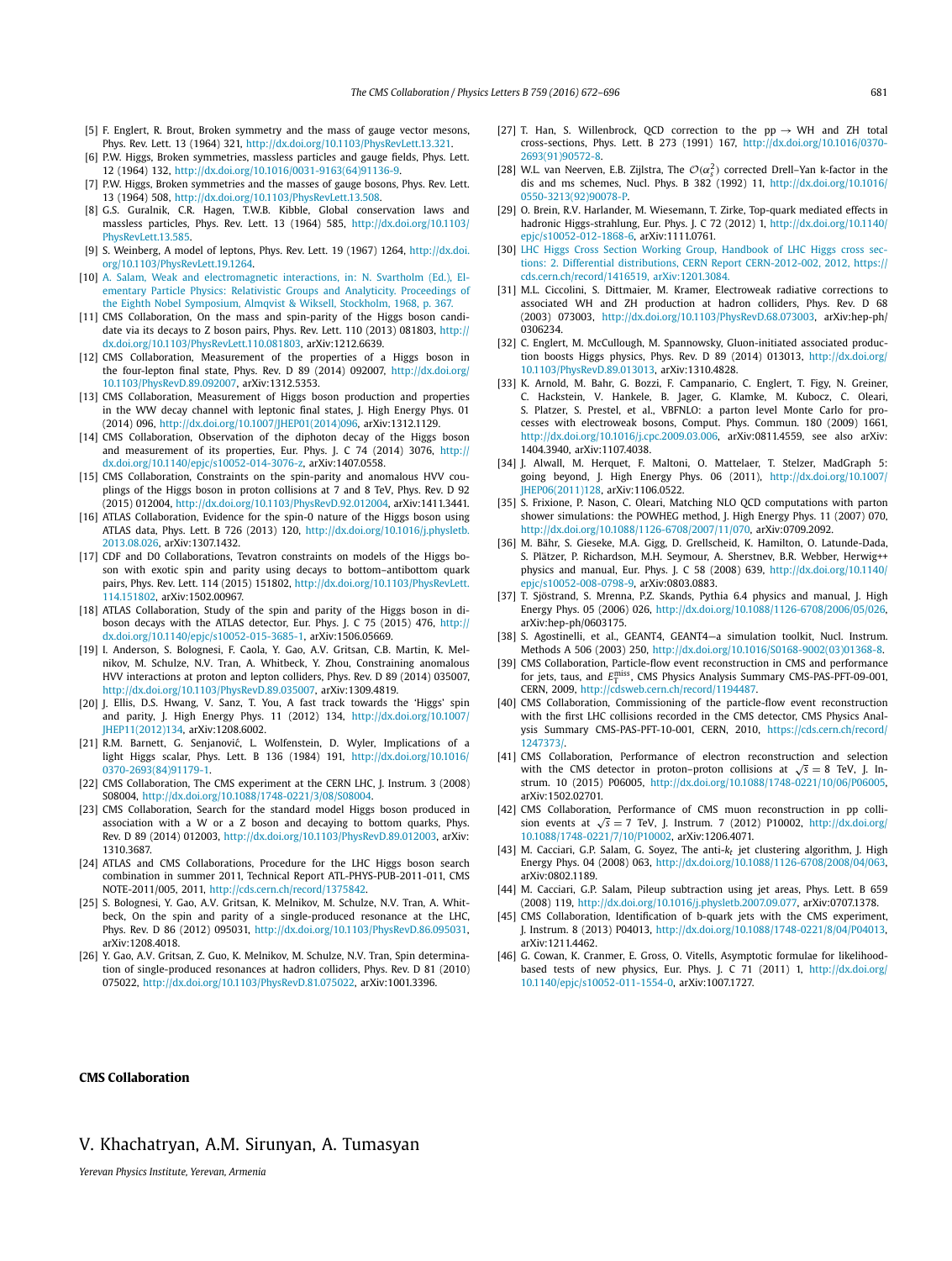W. Adam, E. Asilar, T. Bergauer, J. Brandstetter, E. Brondolin, M. Dragicevic, J. Erö, M. Flechl, M. Friedl, R. Frühwirth <sup>1</sup>, V.M. Ghete, C. Hartl, N. Hörmann, J. Hrubec, M. Jeitler <sup>1</sup>, V. Knünz, A. König, M. Krammer<sup>1</sup>, I. Krätschmer, D. Liko, T. Matsushita, I. Mikulec, D. Rabady<sup>2</sup>, N. Rad, B. Rahbaran, H. Rohringer, J. Schieck<sup>[1](#page-23-0)</sup>, R. Schöfbeck, J. Strauss, W. Treberer-Treberspurg, W. Waltenberger, C.-E. Wulz<sup>1</sup>

*Institut für Hochenergiephysik der OeAW, Wien, Austria*

V. Mossolov, N. Shumeiko, J. Suarez Gonzalez

*National Centre for Particle and High Energy Physics, Minsk, Belarus*

S. Alderweireldt, T. Cornelis, E.A. De Wolf, X. Janssen, A. Knutsson, J. Lauwers, S. Luyckx, M. Van De Klundert, H. Van Haevermaet, P. Van Mechelen, N. Van Remortel, A. Van Spilbeeck

*Universiteit Antwerpen, Antwerpen, Belgium*

S. Abu Zeid, F. Blekman, J. D'Hondt, N. Daci, I. De Bruyn, K. Deroover, N. Heracleous, J. Keaveney, S. Lowette, L. Moreels, A. Olbrechts, Q. Python, D. Strom, S. Tavernier, W. Van Doninck, P. Van Mulders, G.P. Van Onsem, I. Van Parijs

*Vrije Universiteit Brussel, Brussel, Belgium*

P. Barria, H. Brun, C. Caillol, B. Clerbaux, G. De Lentdecker, G. Fasanella, L. Favart, R. Goldouzian, A. Grebenyuk, G. Karapostoli, T. Lenzi, A. Léonard, T. Maerschalk, A. Marinov, L. Perniè, A. Randle-Conde, T. Seva, C. Vander Velde, P. Vanlaer, R. Yonamine, F. Zenoni, F. Zhang [3](#page-23-0)

*Université Libre de Bruxelles, Bruxelles, Belgium*

K. Beernaert, L. Benucci, A. Cimmino, S. Crucy, D. Dobur, A. Fagot, G. Garcia, M. Gul, J. Mccartin, A.A. Ocampo Rios, D. Poyraz, D. Ryckbosch, S. Salva, M. Sigamani, M. Tytgat, W. Van Driessche, E. Yazgan, N. Zaganidis

*Ghent University, Ghent, Belgium*

S. Basegmez, C. Beluffi<sup>4</sup>, O. Bondu, S. Brochet, G. Bruno, A. Caudron, L. Ceard, C. Delaere, D. Favart, L. Forthomme, A. Giammanco<sup>5</sup>, A. Jafari, P. Jez, M. Komm, V. Lemaitre, A. Mertens, M. Musich, C. Nuttens, L. Perrini, K. Piotrzkowski, A. Popov<sup>6</sup>, L. Quertenmont, M. Selvaggi, M. Vidal Marono

*Université Catholique de Louvain, Louvain-la-Neuve, Belgium*

#### N. Beliy, G.H. Hammad

*Université de Mons, Mons, Belgium*

W.L. Aldá Júnior, F.L. Alves, G.A. Alves, L. Brito, M. Correa Martins Junior, M. Hamer, C. Hensel, A. Moraes, M.E. Pol, P. Rebello Teles

*Centro Brasileiro de Pesquisas Fisicas, Rio de Janeiro, Brazil*

E. Belchior Batista Das Chagas, W. Carvalho, J. Chinellato<sup>7</sup>, A. Custódio, E.M. Da Costa,

D. De Jesus Damiao, C. De Oliveira Martins, S. Fonseca De Souza, L.M. Huertas Guativa, H. Malbouisson,

D. Matos Figueiredo, C. Mora Herrera, L. Mundim, H. Nogima, W.L. Prado Da Silva, A. Santoro,

A. Sznajder, E.J. Tonelli Manganote<sup>7</sup>, A. Vilela Pereira

*Universidade do Estado do Rio de Janeiro, Rio de Janeiro, Brazil*

S. Ahuja<sup>a</sup>, C.A. Bernardes<sup>b</sup>, A. De Souza Santos<sup>b</sup>, S. Dogra<sup>a</sup>, T.R. Fernandez Perez Tomei<sup>a</sup>, E.M. Gregores<sup>b</sup>, P.G. Mercadante<sup>b</sup>, C.S. Moon<sup>a,8</sup>, S.F. Novaes<sup>a</sup>, Sandra S. Padula<sup>a</sup>, D. Romero Abad, J.C. Ruiz Vargas

<sup>a</sup> *Universidade Estadual Paulista, São Paulo, Brazil*

<sup>b</sup> *Universidade Federal do ABC, São Paulo, Brazil*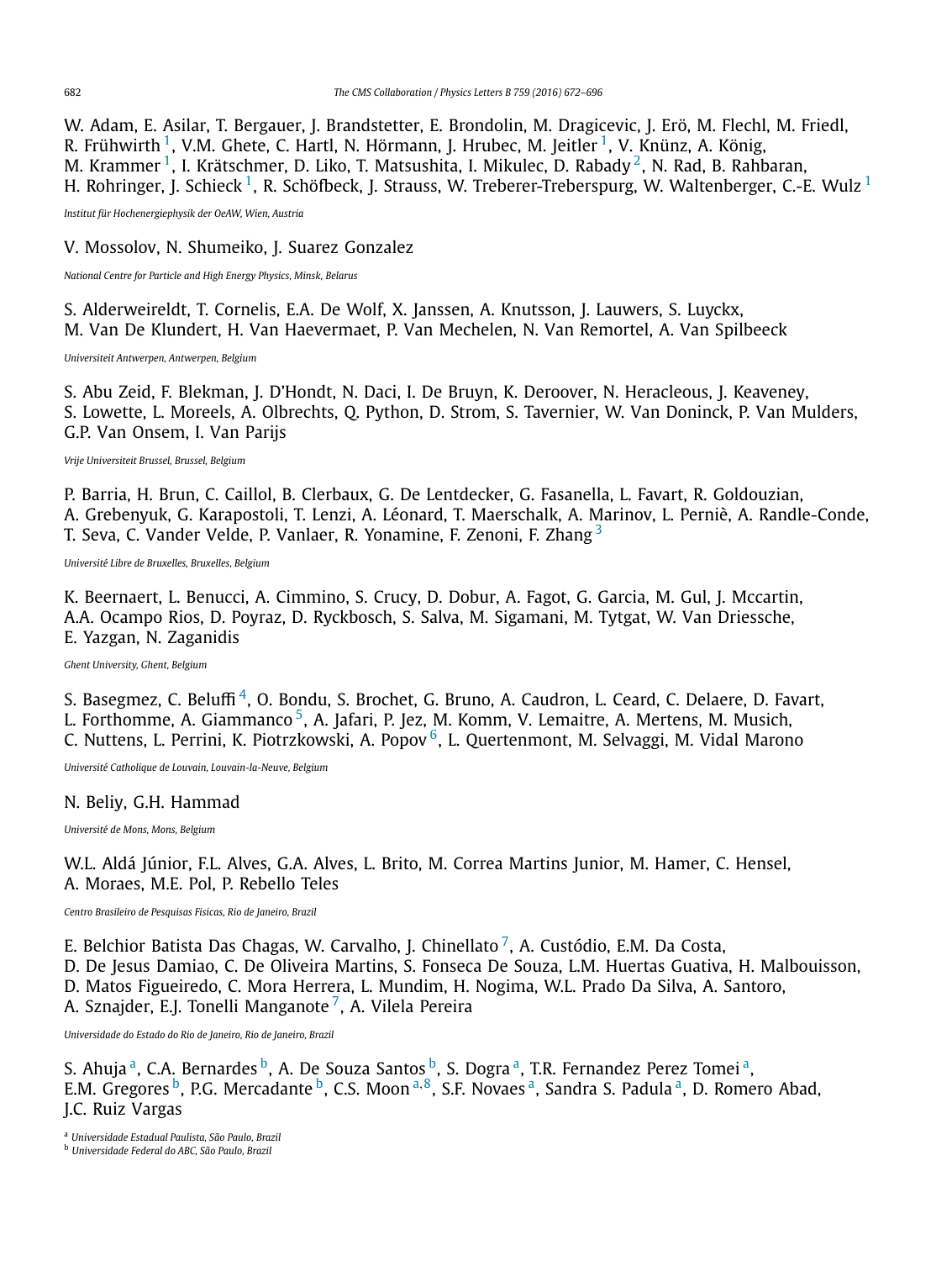### A. Aleksandrov, R. Hadjiiska, P. Iaydjiev, M. Rodozov, S. Stoykova, G. Sultanov, M. Vutova

*Institute for Nuclear Research and Nuclear Energy, Sofia, Bulgaria*

#### A. Dimitrov, I. Glushkov, L. Litov, B. Pavlov, P. Petkov

*University of Sofia, Sofia, Bulgaria*

M. Ahmad, J.G. Bian, G.M. Chen, H.S. Chen, M. Chen, T. Cheng, R. Du, C.H. Jiang, D. Leggat, R. Plestina<sup>9</sup>, F. Romeo, S.M. Shaheen, A. Spiezia, J. Tao, C. Wang, Z. Wang, H. Zhang

*Institute of High Energy Physics, Beijing, China*

C. Asawatangtrakuldee, Y. Ban, Q. Li, S. Liu, Y. Mao, S.J. Qian, D. Wang, Z. Xu

*State Key Laboratory of Nuclear Physics and Technology, Peking University, Beijing, China*

# C. Avila, A. Cabrera, L.F. Chaparro Sierra, C. Florez, J.P. Gomez, B. Gomez Moreno, J.C. Sanabria

*Universidad de Los Andes, Bogota, Colombia*

#### N. Godinovic, D. Lelas, I. Puljak, P.M. Ribeiro Cipriano

*University of Split, Faculty of Electrical Engineering, Mechanical Engineering and Naval Architecture, Split, Croatia*

#### Z. Antunovic, M. Kovac

*University of Split, Faculty of Science, Split, Croatia*

### V. Brigljevic, K. Kadija, J. Luetic, S. Micanovic, L. Sudic

*Institute Rudjer Boskovic, Zagreb, Croatia*

#### A. Attikis, G. Mavromanolakis, J. Mousa, C. Nicolaou, F. Ptochos, P.A. Razis, H. Rykaczewski

*University of Cyprus, Nicosia, Cyprus*

# M. Bodlak, M. Finger  $10$ , M. Finger Jr.  $10$

*Charles University, Prague, Czech Republic*

# Y. Assran <sup>[11](#page-24-0), [12](#page-24-0)</sup>, S. Elgammal <sup>11</sup>, A. Ellithi Kamel <sup>13</sup>, M.A. Mahmoud <sup>[14](#page-24-0)</sup>

Academy of Scientific Research and Technology of the Arab Republic of Egypt, Egyptian Network of High Energy Physics, Cairo, Egypt

#### B. Calpas, M. Kadastik, M. Murumaa, M. Raidal, A. Tiko, C. Veelken

*National Institute of Chemical Physics and Biophysics, Tallinn, Estonia*

#### P. Eerola, J. Pekkanen, M. Voutilainen

*Department of Physics, University of Helsinki, Helsinki, Finland*

# J. Härkönen, V. Karimäki, R. Kinnunen, T. Lampén, K. Lassila-Perini, S. Lehti, T. Lindén, P. Luukka, T. Peltola, E. Tuominen, J. Tuominiemi, E. Tuovinen, L. Wendland

*Helsinki Institute of Physics, Helsinki, Finland*

#### J. Talvitie, T. Tuuva

*Lappeenranta University of Technology, Lappeenranta, Finland*

M. Besancon, F. Couderc, M. Dejardin, D. Denegri, B. Fabbro, J.L. Faure, C. Favaro, F. Ferri, S. Ganjour, A. Givernaud, P. Gras, G. Hamel de Monchenault, P. Jarry, E. Locci, M. Machet, J. Malcles, J. Rander, A. Rosowsky, M. Titov, A. Zghiche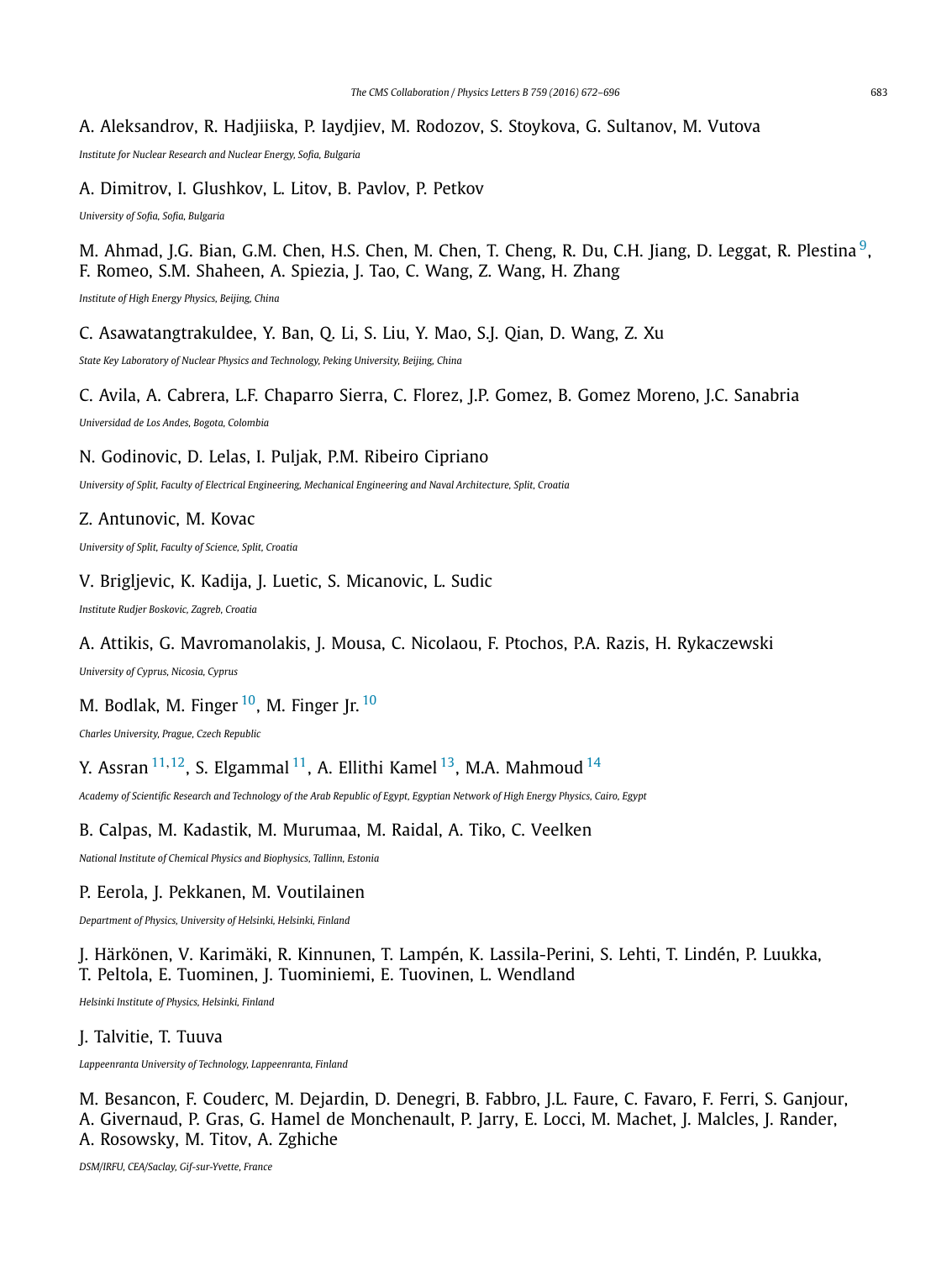I. Antropov, S. Baffioni, F. Beaudette, P. Busson, L. Cadamuro, E. Chapon, C. Charlot, O. Davignon, N. Filipovic, R. Granier de Cassagnac, M. Jo, S. Lisniak, L. Mastrolorenzo, P. Miné, I.N. Naranjo, M. Nguyen, C. Ochando, G. Ortona, P. Paganini, P. Pigard, S. Regnard, R. Salerno, J.B. Sauvan, Y. Sirois, T. Strebler, Y. Yilmaz, A. Zabi

*Laboratoire Leprince-Ringuet, Ecole Polytechnique, IN2P3–CNRS, Palaiseau, France*

J.-L. Agram <sup>15</sup>, J. Andrea, A. Aubin, D. Bloch, J.-M. Brom, M. Buttignol, E.C. Chabert, N. Chanon, C. Collard, E. Conte [15,](#page-24-0) X. Coubez, J.-C. Fontaine [15,](#page-24-0) D. Gelé, U. Goerlach, C. Goetzmann, A.-C. Le Bihan, J.A. Merlin [2,](#page-23-0) K. Skovpen, P. Van Hove

Institut Pluridisciplinaire Hubert Curien, Université de Strasbourg, Université de Haute Alsace Mulhouse, CNRS/IN2P3, Strasbourg, France

# S. Gadrat

Centre de Calcul de l'Institut National de Physique Nucleaire et de Physique des Particules, CNRS/IN2P3, Villeurbanne, France

S. Beauceron, C. Bernet, G. Boudoul, E. Bouvier, C.A. Carrillo Montoya, R. Chierici, D. Contardo, B. Courbon, P. Depasse, H. El Mamouni, J. Fan, J. Fay, S. Gascon, M. Gouzevitch, B. Ille, F. Lagarde, I.B. Laktineh, M. Lethuillier, L. Mirabito, A.L. Pequegnot, S. Perries, J.D. Ruiz Alvarez, D. Sabes, L. Sgandurra, V. Sordini, M. Vander Donckt, P. Verdier, S. Viret

Université de Lyon, Université Claude Bernard Lyon 1, CNRS-IN2P3, Institut de Physique Nucléaire de Lyon, Villeurbanne, France

# T. Toriashvili [16](#page-24-0)

*Georgian Technical University, Tbilisi, Georgia*

# Z. Tsamalaidze<sup>[10](#page-24-0)</sup>

*Tbilisi State University, Tbilisi, Georgia*

C. Autermann, S. Beranek, L. Feld, A. Heister, M.K. Kiesel, K. Klein, M. Lipinski, A. Ostapchuk, M. Preuten, F. Raupach, S. Schael, J.F. Schulte, T. Verlage, H. Weber, V. Zhukov<sup>[6](#page-23-0)</sup>

*RWTH Aachen University, I. Physikalisches Institut, Aachen, Germany*

M. Ata, M. Brodski, E. Dietz-Laursonn, D. Duchardt, M. Endres, M. Erdmann, S. Erdweg, T. Esch, R. Fischer, A. Güth, T. Hebbeker, C. Heidemann, K. Hoepfner, S. Knutzen, P. Kreuzer, M. Merschmeyer, A. Meyer, P. Millet, S. Mukherjee, M. Olschewski, K. Padeken, P. Papacz, T. Pook, M. Radziej, H. Reithler, M. Rieger, F. Scheuch, L. Sonnenschein, D. Teyssier, S. Thüer

*RWTH Aachen University, III. Physikalisches Institut A, Aachen, Germany*

V. Cherepanov, Y. Erdogan, G. Flügge, H. Geenen, M. Geisler, F. Hoehle, B. Kargoll, T. Kress, A. Künsken, J. Lingemann, A. Nehrkorn, A. Nowack, I.M. Nugent, C. Pistone, O. Pooth, A. Stahl

*RWTH Aachen University, III. Physikalisches Institut B, Aachen, Germany*

M. Aldaya Martin, I. Asin, N. Bartosik, O. Behnke, U. Behrens, K. Borras [17,](#page-24-0) A. Burgmeier, A. Campbell, C. Contreras-Campana, F. Costanza, C. Diez Pardos, G. Dolinska, S. Dooling, T. Dorland, G. Eckerlin, D. Eckstein, T. Eichhorn, G. Flucke, E. Gallo [18,](#page-24-0) J. Garay Garcia, A. Geiser, A. Gizhko, P. Gunnellini, J. Hauk, M. Hempel<sup>19</sup>, H. Jung, A. Kalogeropoulos, O. Karacheban <sup>19</sup>, M. Kasemann, P. Katsas, J. Kieseler, C. Kleinwort, I. Korol, W. Lange, J. Leonard, K. Lipka, A. Lobanov, W. Lohmann [19](#page-24-0), R. Mankel, I.-A. Melzer-Pellmann, A.B. Meyer, G. Mittag, J. Mnich, A. Mussgiller, S. Naumann-Emme, A. Nayak, E. Ntomari, H. Perrey, D. Pitzl, R. Placakyte, A. Raspereza, B. Roland, M.Ö. Sahin, P. Saxena, T. Schoerner-Sadenius, C. Seitz, S. Spannagel, K.D. Trippkewitz, R. Walsh, C. Wissing

*Deutsches Elektronen-Synchrotron, Hamburg, Germany*

V. Blobel, M. Centis Vignali, A.R. Draeger, J. Erfle, E. Garutti, K. Goebel, D. Gonzalez, M. Görner, J. Haller, M. Hoffmann, R.S. Höing, A. Junkes, R. Klanner, R. Kogler, N. Kovalchuk, T. Lapsien, T. Lenz, I. Marchesini,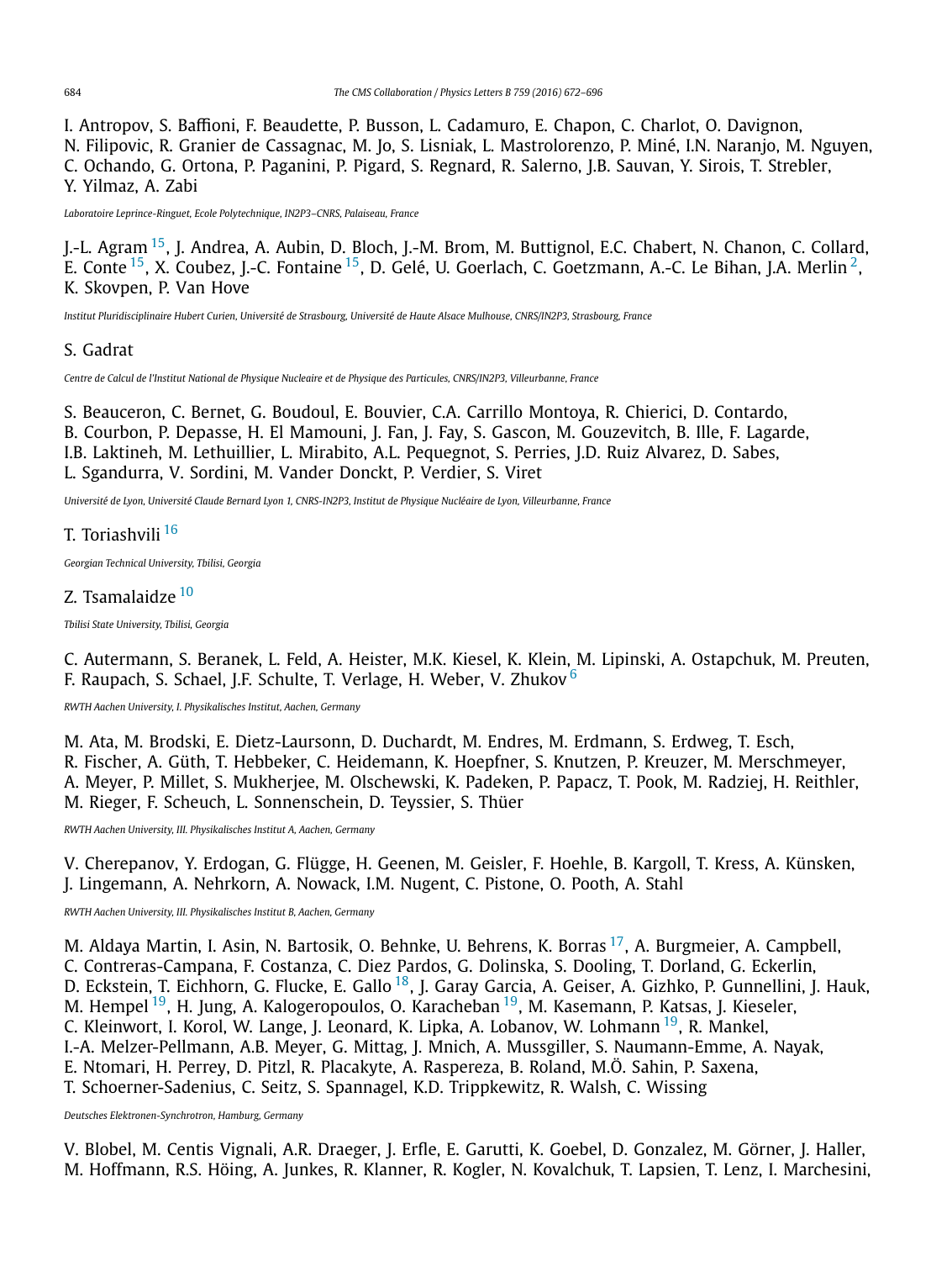D. Marconi, M. Meyer, D. Nowatschin, J. Ott, F. Pantaleo<sup>2</sup>, T. Peiffer, A. Perieanu, N. Pietsch, J. Poehlsen, D. Rathjens, C. Sander, C. Scharf, P. Schleper, E. Schlieckau, A. Schmidt, S. Schumann, J. Schwandt, V. Sola, H. Stadie, G. Steinbrück, F.M. Stober, H. Tholen, D. Troendle, E. Usai, L. Vanelderen, A. Vanhoefer, B. Vormwald

*University of Hamburg, Hamburg, Germany*

C. Barth, C. Baus, J. Berger, C. Böser, E. Butz, T. Chwalek, F. Colombo, W. De Boer, A. Descroix, A. Dierlamm, S. Fink, F. Frensch, R. Friese, M. Giffels, A. Gilbert, D. Haitz, F. Hartmann<sup>2</sup>, S.M. Heindl, U. Husemann, I. Katkov<sup>6</sup>, A. Kornmayer<sup>2</sup>, P. Lobelle Pardo, B. Maier, H. Mildner, M.U. Mozer, T. Müller, Th. Müller, M. Plagge, G. Quast, K. Rabbertz, S. Röcker, F. Roscher, M. Schröder, G. Sieber, H.J. Simonis, R. Ulrich, J. Wagner-Kuhr, S. Wayand, M. Weber, T. Weiler, S. Williamson, C. Wöhrmann, R. Wolf

*Institut für Experimentelle Kernphysik, Karlsruhe, Germany*

G. Anagnostou, G. Daskalakis, T. Geralis, V.A. Giakoumopoulou, A. Kyriakis, D. Loukas, A. Psallidas, I. Topsis-Giotis

*Institute of Nuclear and Particle Physics (INPP), NCSR Demokritos, Aghia Paraskevi, Greece*

### A. Agapitos, S. Kesisoglou, A. Panagiotou, N. Saoulidou, E. Tziaferi

*National and Kapodistrian University of Athens, Athens, Greece*

I. Evangelou, G. Flouris, C. Foudas, P. Kokkas, N. Loukas, N. Manthos, I. Papadopoulos, E. Paradas, J. Strologas

*University of Ioánnina, Ioánnina, Greece*

# G. Bencze, C. Hajdu, A. Hazi, P. Hidas, D. Horvath  $20$ , F. Sikler, V. Veszpremi, G. Vesztergombi  $21$ , A.J. Zsigmond

*Wigner Research Centre for Physics, Budapest, Hungary*

N. Beni, S. Czellar, J. Karancsi<sup>[2](#page-23-0)2</sup>, J. Molnar, Z. Szillasi<sup>2</sup>

*Institute of Nuclear Research ATOMKI, Debrecen, Hungary*

M. Bartók [23,](#page-24-0) A. Makovec, P. Raics, Z.L. Trocsanyi, B. Ujvari

*University of Debrecen, Debrecen, Hungary*

S. Choudhury  $^{24}$ , P. Mal, K. Mandal, D.K. Sahoo, N. Sahoo, S.K. Swain

*National Institute of Science Education and Research, Bhubaneswar, India*

S. Bansal, S.B. Beri, V. Bhatnagar, R. Chawla, R. Gupta, U. Bhawandeep, A.K. Kalsi, A. Kaur, M. Kaur, R. Kumar, A. Mehta, M. Mittal, J.B. Singh, G. Walia

*Panjab University, Chandigarh, India*

Ashok Kumar, A. Bhardwaj, B.C. Choudhary, R.B. Garg, S. Malhotra, M. Naimuddin, N. Nishu, K. Ranjan, R. Sharma, V. Sharma

*University of Delhi, Delhi, India*

S. Bhattacharya, K. Chatterjee, S. Dey, S. Dutta, N. Majumdar, A. Modak, K. Mondal, S. Mukhopadhyay, A. Roy, D. Roy, S. Roy Chowdhury, S. Sarkar, M. Sharan

*Saha Institute of Nuclear Physics, Kolkata, India*

A. Abdulsalam, R. Chudasama, D. Dutta, V. Jha, V. Kumar, A.K. Mohanty<sup>2</sup>, L.M. Pant, P. Shukla, A. Topkar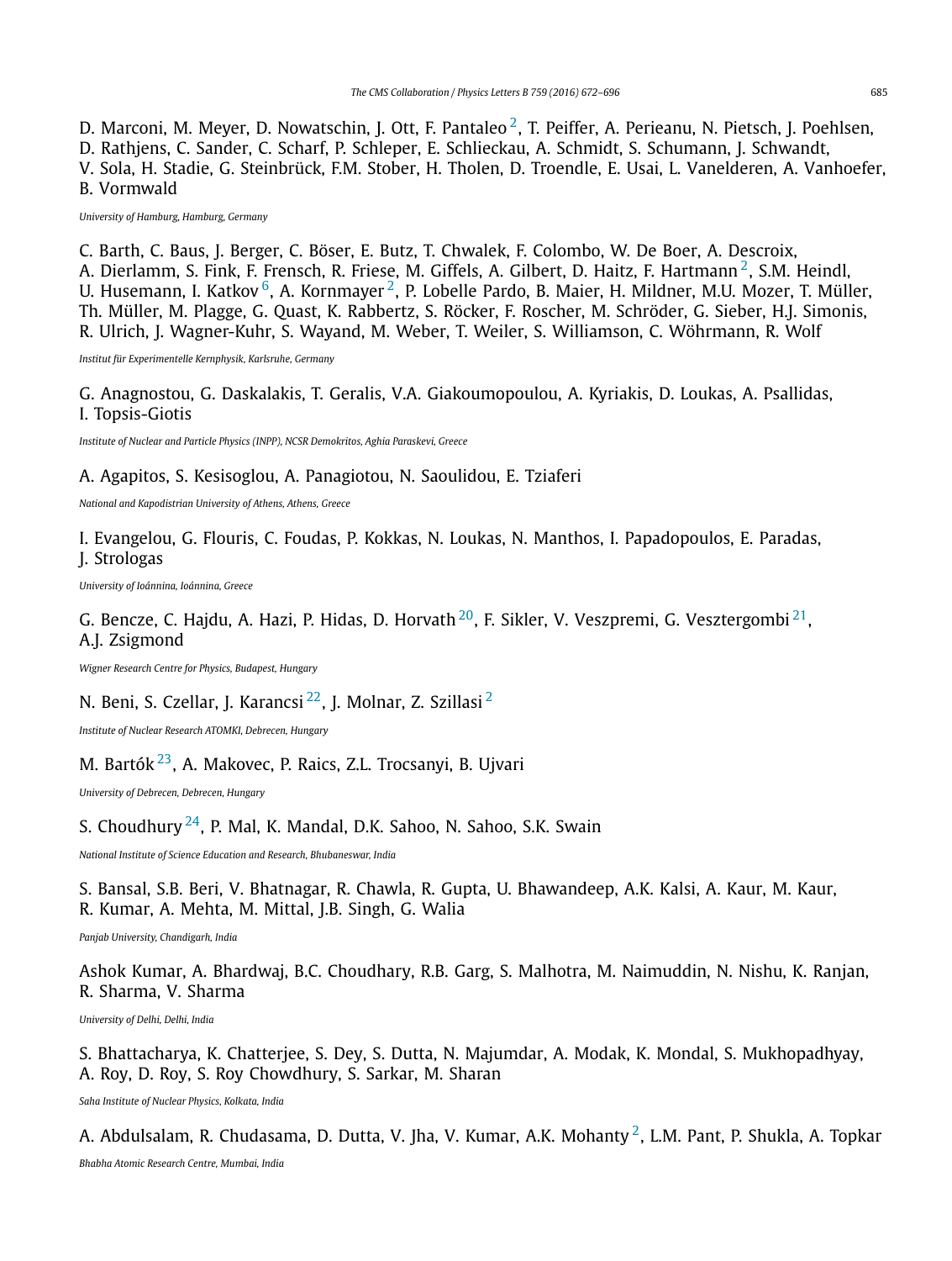T. Aziz, S. Banerjee, S. Bhowmik<sup>[25](#page-24-0)</sup>, R.M. Chatterjee, R.K. Dewanjee, S. Dugad, S. Ganguly, S. Ghosh, M. Guchait, A. Gurtu <sup>26</sup>, Sa. Jain, G. Kole, S. Kumar, B. Mahakud, M. Maity <sup>25</sup>, G. Majumder, K. Mazumdar, S. Mitra, G.B. Mohanty, B. Parida, T. Sarkar  $^{25}$  $^{25}$  $^{25}$ , N. Sur, B. Sutar, N. Wickramage  $^{27}$  $^{27}$  $^{27}$ 

*Tata Institute of Fundamental Research, Mumbai, India*

S. Chauhan, S. Dube, A. Kapoor, K. Kothekar, S. Sharma

*Indian Institute of Science Education and Research (IISER), Pune, India*

H. Bakhshiansohi, H. Behnamian, S.M. Etesami [28,](#page-24-0) A. Fahim [29,](#page-24-0) M. Khakzad, M. Mohammadi Najafabadi, M. Naseri, S. Paktinat Mehdiabadi, F. Rezaei Hosseinabadi, B. Safarzadeh [30](#page-24-0), M. Zeinali

*Institute for Research in Fundamental Sciences (IPM), Tehran, Iran*

#### M. Felcini, M. Grunewald

*University College Dublin, Dublin, Ireland*

M. Abbrescia <sup>a</sup>*,*b, C. Calabria <sup>a</sup>*,*b, C. Caputo <sup>a</sup>*,*b, A. Colaleo a, D. Creanza <sup>a</sup>*,*c, L. Cristella <sup>a</sup>*,*b, N. De Filippis <sup>a</sup>*,*c, M. De Palma <sup>a</sup>*,*b, L. Fiore a, G. Iaselli <sup>a</sup>*,*c, G. Maggi <sup>a</sup>*,*c, M. Maggi a, G. Miniello <sup>a</sup>*,*b, S. My <sup>a</sup>*,*c, S. Nuzzo <sup>a</sup>*,*b, A. Pompili <sup>a</sup>*,*b, G. Pugliese <sup>a</sup>*,*c, R. Radogna <sup>a</sup>*,*b, A. Ranieri a, G. Selvaggi <sup>a</sup>*,*b, L. Silvestris <sup>a</sup>*,*[2,](#page-23-0) R. Venditti <sup>a</sup>*,*<sup>b</sup>

<sup>a</sup> *INFN Sezione di Bari, Bari, Italy* <sup>b</sup> *Università di Bari, Bari, Italy* <sup>c</sup> *Politecnico di Bari, Bari, Italy*

G. Abbiendi a, C. Battilana [2,](#page-23-0) A.C. Benvenuti a, D. Bonacorsi <sup>a</sup>*,*b, S. Braibant-Giacomelli <sup>a</sup>*,*b, L. Brigliadori <sup>a</sup>*,*b, R. Campanini <sup>a</sup>*,*b, P. Capiluppi <sup>a</sup>*,*b, A. Castro <sup>a</sup>*,*b, F.R. Cavallo a, S.S. Chhibra <sup>a</sup>*,*b, G. Codispoti <sup>a</sup>*,*b, M. Cuffiani <sup>a,b</sup>, G.M. Dallavalle <sup>a</sup>, F. Fabbri <sup>a</sup>, A. Fanfani <sup>a,b</sup>, D. Fasanella <sup>a,b</sup>, P. Giacomelli <sup>a</sup>, C. Grandi <sup>a</sup>, L. Guiducci a,b, S. Marcellini <sup>a</sup>, G. Masetti <sup>a</sup>, A. Montanari <sup>a</sup>, F.L. Navarria a,b, A. Perrotta a, A.M. Rossi a,b, T. Rovelli <sup>a</sup>*,*b, G.P. Siroli <sup>a</sup>*,*b, N. Tosi <sup>a</sup>*,*b*,*[2,](#page-23-0) R. Travaglini <sup>a</sup>*,*<sup>b</sup>

<sup>a</sup> *INFN Sezione di Bologna, Bologna, Italy* <sup>b</sup> *Università di Bologna, Bologna, Italy*

G. Cappello a, M. Chiorboli <sup>a</sup>*,*b, S. Costa <sup>a</sup>*,*b, A. Di Mattia a, F. Giordano <sup>a</sup>*,*b, R. Potenza <sup>a</sup>*,*b, A. Tricomi <sup>a</sup>*,*b, C. Tuve <sup>a</sup>*,*<sup>b</sup>

<sup>a</sup> *INFN Sezione di Catania, Catania, Italy* <sup>b</sup> *Università di Catania, Catania, Italy*

G. Barbagli a, V. Ciulli <sup>a</sup>*,*b, C. Civinini a, R. D'Alessandro <sup>a</sup>*,*b, E. Focardi <sup>a</sup>*,*b, V. Gori <sup>a</sup>*,*b, P. Lenzi <sup>a</sup>*,*b, M. Meschini a, S. Paoletti a, G. Sguazzoni a, L. Viliani <sup>a</sup>*,*b*,*[2](#page-23-0)

<sup>a</sup> *INFN Sezione di Firenze, Firenze, Italy* <sup>b</sup> *Università di Firenze, Firenze, Italy*

L. Benussi, S. Bianco, F. Fabbri, D. Piccolo, F. Primavera [2](#page-23-0)

*INFN Laboratori Nazionali di Frascati, Frascati, Italy*

V. Calvelli<sup>a,b</sup>, F. Ferro<sup>a</sup>, M. Lo Vetere<sup>a,b</sup>, M.R. Monge<sup>a,b</sup>, E. Robutti<sup>a</sup>, S. Tosi<sup>a,b</sup>

<sup>a</sup> *INFN Sezione di Genova, Genova, Italy* <sup>b</sup> *Università di Genova, Genova, Italy*

L. Brianza, M.E. Dinardo <sup>a</sup>*,*b, S. Fiorendi <sup>a</sup>*,*b, S. Gennai a, R. Gerosa <sup>a</sup>*,*b, A. Ghezzi <sup>a</sup>*,*b, P. Govoni <sup>a</sup>*,*b, S. Malvezzi<sup>a</sup>, R.A. Manzoni<sup>a,b,2</sup>, B. Marzocchi<sup>a,b</sup>, D. Menasce<sup>a</sup>, L. Moroni<sup>a</sup>, M. Paganoni<sup>a,b</sup>, D. Pedrini<sup>a</sup>, S. Ragazzi <sup>a</sup>*,*b, N. Redaelli a, T. Tabarelli de Fatis <sup>a</sup>*,*<sup>b</sup>

<sup>a</sup> *INFN Sezione di Milano-Bicocca, Milano, Italy*

<sup>b</sup> *Università di Milano-Bicocca, Milano, Italy*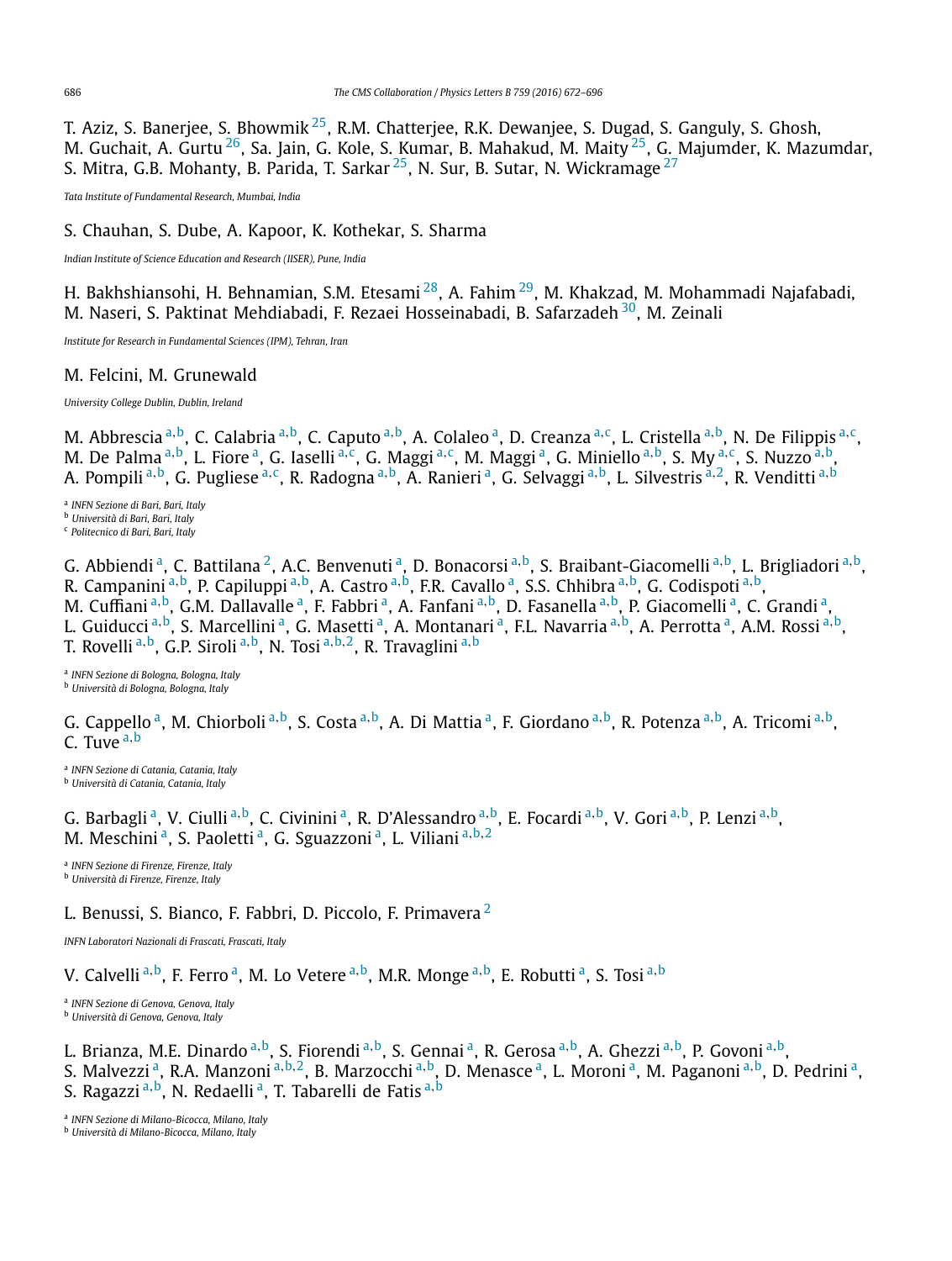S. Buontempo a, N. Cavallo <sup>a</sup>*,*c, S. Di Guida <sup>a</sup>*,*d*,*[2,](#page-23-0) M. Esposito <sup>a</sup>*,*b, F. Fabozzi <sup>a</sup>*,*c, A.O.M. Iorio <sup>a</sup>*,*b, G. Lanza a, L. Lista<sup>a</sup>, S. Meola<sup>a,d,2</sup>, M. Merola<sup>a</sup>, P. Paolucci<sup>a,2</sup>, C. Sciacca<sup>a,b</sup>, F. Thyssen

<sup>a</sup> *INFN Sezione di Napoli, Napoli, Italy*

<sup>b</sup> *Università di Napoli 'Federico II', Napoli, Italy*

<sup>c</sup> *Università della Basilicata, Potenza, Italy* <sup>d</sup> *Università G. Marconi, Roma, Italy*

P. Azzi <sup>a</sup>*,*[2,](#page-23-0) N. Bacchetta a, L. Benato <sup>a</sup>*,*b, D. Bisello <sup>a</sup>*,*b, A. Boletti <sup>a</sup>*,*b, A. Branca <sup>a</sup>*,*b, R. Carlin <sup>a</sup>*,*b, P. Checchia a, M. Dall'Osso <sup>a</sup>*,*b*,*[2,](#page-23-0) T. Dorigo a, U. Dosselli a, F. Fanzago a, F. Gasparini <sup>a</sup>*,*b, U. Gasparini <sup>a</sup>*,*b, A. Gozzelino a, K. Kanishchev <sup>a</sup>*,*c, S. Lacaprara a, M. Margoni <sup>a</sup>*,*b, A.T. Meneguzzo <sup>a</sup>*,*b, J. Pazzini <sup>a</sup>*,*b*,*[2,](#page-23-0) N. Pozzobon <sup>a</sup>*,*b, P. Ronchese <sup>a</sup>*,*b, F. Simonetto <sup>a</sup>*,*b, E. Torassa a, M. Tosi <sup>a</sup>*,*b, M. Zanetti, P. Zotto <sup>a</sup>*,*b, A. Zucchetta <sup>a</sup>*,*b*,*[2,](#page-23-0) G. Zumerle <sup>a</sup>*,*<sup>b</sup>

<sup>a</sup> *INFN Sezione di Padova, Padova, Italy*

<sup>b</sup> *Università di Padova, Padova, Italy*

<sup>c</sup> *Università di Trento, Trento, Italy*

A. Braghieri a, A. Magnani <sup>a</sup>*,*b, P. Montagna <sup>a</sup>*,*b, S.P. Ratti <sup>a</sup>*,*b, V. Re a, C. Riccardi <sup>a</sup>*,*b, P. Salvini a, I. Vai <sup>a</sup>*,*b, P. Vitulo <sup>a</sup>*,*<sup>b</sup>

<sup>a</sup> *INFN Sezione di Pavia, Pavia, Italy* <sup>b</sup> *Università di Pavia, Pavia, Italy*

L. Alunni Solestizi <sup>a</sup>*,*b, G.M. Bilei a, D. Ciangottini <sup>a</sup>*,*b*,*[2,](#page-23-0) L. Fanò <sup>a</sup>*,*b, P. Lariccia <sup>a</sup>*,*b, G. Mantovani <sup>a</sup>*,*b, M. Menichelli<sup>a</sup>, A. Saha<sup>a</sup>, A. Santocchia<sup>a, b</sup>

<sup>a</sup> *INFN Sezione di Perugia, Perugia, Italy*

<sup>b</sup> *Università di Perugia, Perugia, Italy*

K. Androsov a, <sup>31</sup>, P. Azzurri a, <sup>2</sup>, G. Bagliesi <sup>a</sup>, J. Bernardini <sup>a</sup>, T. Boccali <sup>a</sup>, R. Castaldi <sup>a</sup>, M.A. Ciocci a, <sup>31</sup>, R. Dell'Orso a, S. Donato <sup>a</sup>*,*c*,*[2,](#page-23-0) G. Fedi, L. Foà <sup>a</sup>*,*c*,*[†](#page-23-0), A. Giassi a, M.T. Grippo <sup>a</sup>*,*[31,](#page-24-0) F. Ligabue <sup>a</sup>*,*c, T. Lomtadze a, L. Martini <sup>a</sup>*,*b, A. Messineo <sup>a</sup>*,*b, F. Palla a, A. Rizzi <sup>a</sup>*,*b, A. Savoy-Navarro <sup>a</sup>*,*[32,](#page-24-0) A.T. Serban a, P. Spagnolo a, R. Tenchini<sup>a</sup>, G. Tonelli<sup>a, b</sup>, A. Venturi<sup>a</sup>, P.G. Verdini<sup>a</sup>

<sup>a</sup> *INFN Sezione di Pisa, Pisa, Italy*

<sup>b</sup> *Università di Pisa, Pisa, Italy*

<sup>c</sup> *Scuola Normale Superiore di Pisa, Pisa, Italy*

L. Barone a,b, F. Cavallari <sup>a</sup>, G. D'imperio a,b,[2,](#page-23-0) D. Del Re a,b,2, M. Diemoz <sup>a</sup>, S. Gelli a,b, C. Jorda <sup>a</sup>, E. Longo <sup>a</sup>*,*b, F. Margaroli <sup>a</sup>*,*b, P. Meridiani a, G. Organtini <sup>a</sup>*,*b, R. Paramatti a, F. Preiato <sup>a</sup>*,*b, S. Rahatlou <sup>a</sup>*,*b, C. Rovelli a, F. Santanastasio <sup>a</sup>*,*b, P. Traczyk <sup>a</sup>*,*b*,*[2](#page-23-0)

<sup>a</sup> *INFN Sezione di Roma, Roma, Italy* <sup>b</sup> *Università di Roma, Roma, Italy*

N. Amapane <sup>a</sup>*,*b, R. Arcidiacono <sup>a</sup>*,*c*,*[2,](#page-23-0) S. Argiro <sup>a</sup>*,*b, M. Arneodo <sup>a</sup>*,*c, R. Bellan <sup>a</sup>*,*b, C. Biino a, N. Cartiglia a, M. Costa <sup>a</sup>*,*b, R. Covarelli <sup>a</sup>*,*b, A. Degano <sup>a</sup>*,*b, N. Demaria a, L. Finco <sup>a</sup>*,*b*,*[2,](#page-23-0) B. Kiani <sup>a</sup>*,*b, C. Mariotti a, S. Maselli a, E. Migliore <sup>a</sup>*,*b, V. Monaco <sup>a</sup>*,*b, E. Monteil <sup>a</sup>*,*b, M.M. Obertino <sup>a</sup>*,*b, L. Pacher <sup>a</sup>*,*b, N. Pastrone a, M. Pelliccioni a, G.L. Pinna Angioni <sup>a</sup>*,*b, F. Ravera <sup>a</sup>*,*b, A. Romero <sup>a</sup>*,*b, M. Ruspa <sup>a</sup>*,*c, R. Sacchi <sup>a</sup>*,*b, A. Solano <sup>a</sup>*,*b, A. Staiano <sup>a</sup>

<sup>a</sup> *INFN Sezione di Torino, Torino, Italy*

<sup>b</sup> *Università di Torino, Torino, Italy*

<sup>c</sup> *Università del Piemonte Orientale, Novara, Italy*

S. Belforte<sup>a</sup>, V. Candelise<sup>a,b</sup>, M. Casarsa<sup>a</sup>, F. Cossutti<sup>a</sup>, G. Della Ricca<sup>a,b</sup>, B. Gobbo<sup>a</sup>, C. La Licata<sup>a,b</sup>, M. Marone <sup>a</sup>*,*b, A. Schizzi <sup>a</sup>*,*b, A. Zanetti <sup>a</sup>

<sup>a</sup> *INFN Sezione di Trieste, Trieste, Italy*

<sup>b</sup> *Università di Trieste, Trieste, Italy*

### A. Kropivnitskaya, S.K. Nam

*Kangwon National University, Chunchon, Republic of Korea*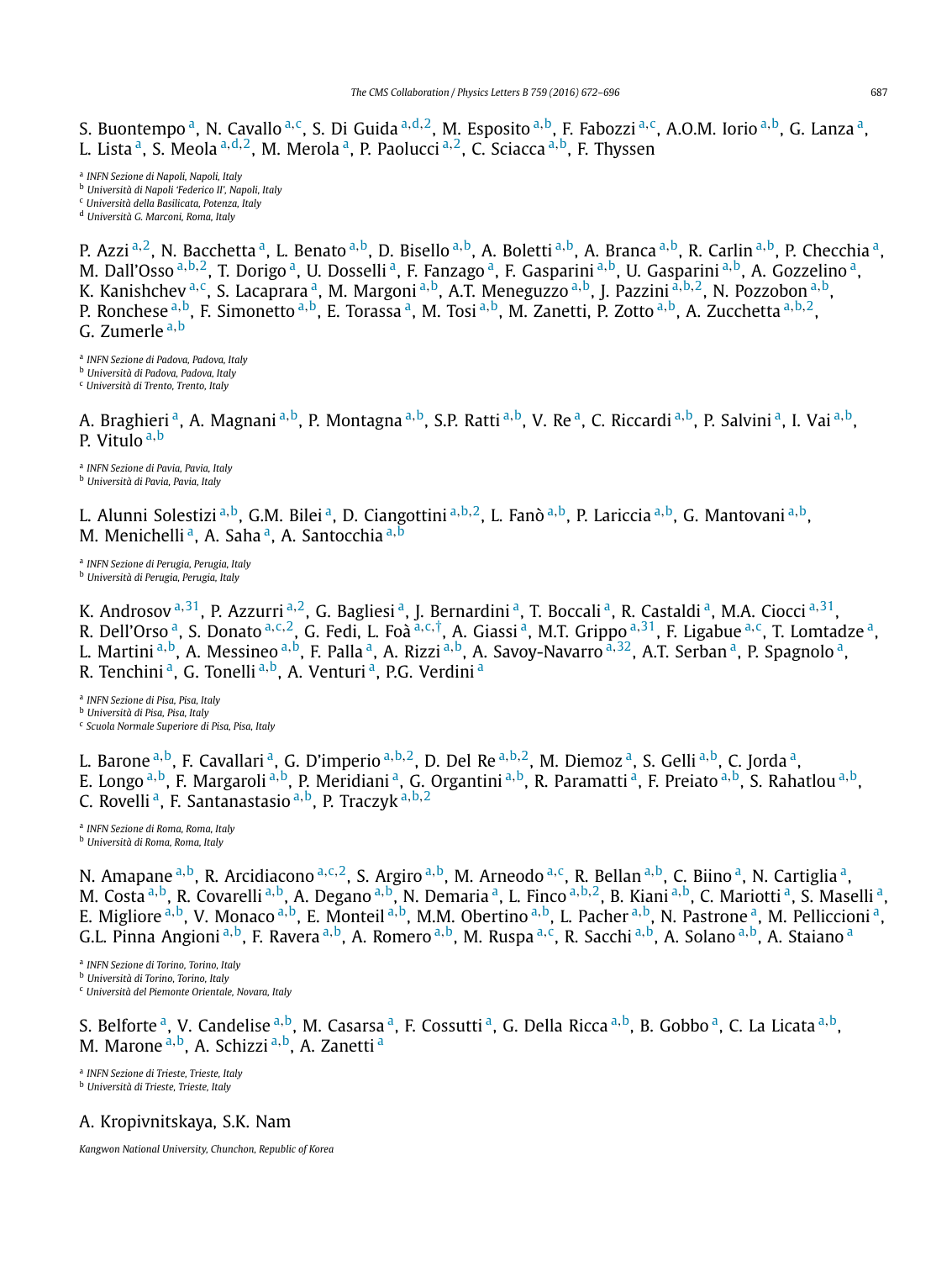# D.H. Kim, G.N. Kim, M.S. Kim, D.J. Kong, S. Lee, Y.D. Oh, A. Sakharov, D.C. Son

*Kyungpook National University, Daegu, Republic of Korea*

### J.A. Brochero Cifuentes, H. Kim, T.J. Kim

*Chonbuk National University, Jeonju, Republic of Korea*

#### S. Song

*Chonnam National University, Institute for Universe and Elementary Particles, Kwangju, Republic of Korea*

S. Cho, S. Choi, Y. Go, D. Gyun, B. Hong, H. Kim, Y. Kim, B. Lee, K. Lee, K.S. Lee, S. Lee, S.K. Park, Y. Roh

*Korea University, Seoul, Republic of Korea*

#### H.D. Yoo

*Seoul National University, Seoul, Republic of Korea*

#### M. Choi, H. Kim, J.H. Kim, J.S.H. Lee, I.C. Park, G. Ryu, M.S. Ryu

*University of Seoul, Seoul, Republic of Korea*

### Y. Choi, J. Goh, D. Kim, E. Kwon, J. Lee, I. Yu

*Sungkyunkwan University, Suwon, Republic of Korea*

#### V. Dudenas, A. Juodagalvis, J. Vaitkus

*Vilnius University, Vilnius, Lithuania*

# I. Ahmed, Z.A. Ibrahim, J.R. Komaragiri, M.A.B. Md Ali<sup>33</sup>, F. Mohamad Idris<sup>34</sup>, W.A.T. Wan Abdullah, M.N. Yusli

*National Centre for Particle Physics, Universiti Malaya, Kuala Lumpur, Malaysia*

## E. Casimiro Linares, H. Castilla-Valdez, E. De La Cruz-Burelo, I. Heredia-De La Cruz [35,](#page-24-0) A. Hernandez-Almada, R. Lopez-Fernandez, A. Sanchez-Hernandez

*Centro de Investigacion y de Estudios Avanzados del IPN, Mexico City, Mexico*

#### S. Carrillo Moreno, F. Vazquez Valencia

*Universidad Iberoamericana, Mexico City, Mexico*

#### I. Pedraza, H.A. Salazar Ibarguen

*Benemerita Universidad Autonoma de Puebla, Puebla, Mexico*

### A. Morelos Pineda

*Universidad Autónoma de San Luis Potosí, San Luis Potosí, Mexico*

### D. Krofcheck

*University of Auckland, Auckland, New Zealand*

#### P.H. Butler

*University of Canterbury, Christchurch, New Zealand*

### A. Ahmad, M. Ahmad, Q. Hassan, H.R. Hoorani, W.A. Khan, T. Khurshid, M. Shoaib

*National Centre for Physics, Quaid-I-Azam University, Islamabad, Pakistan*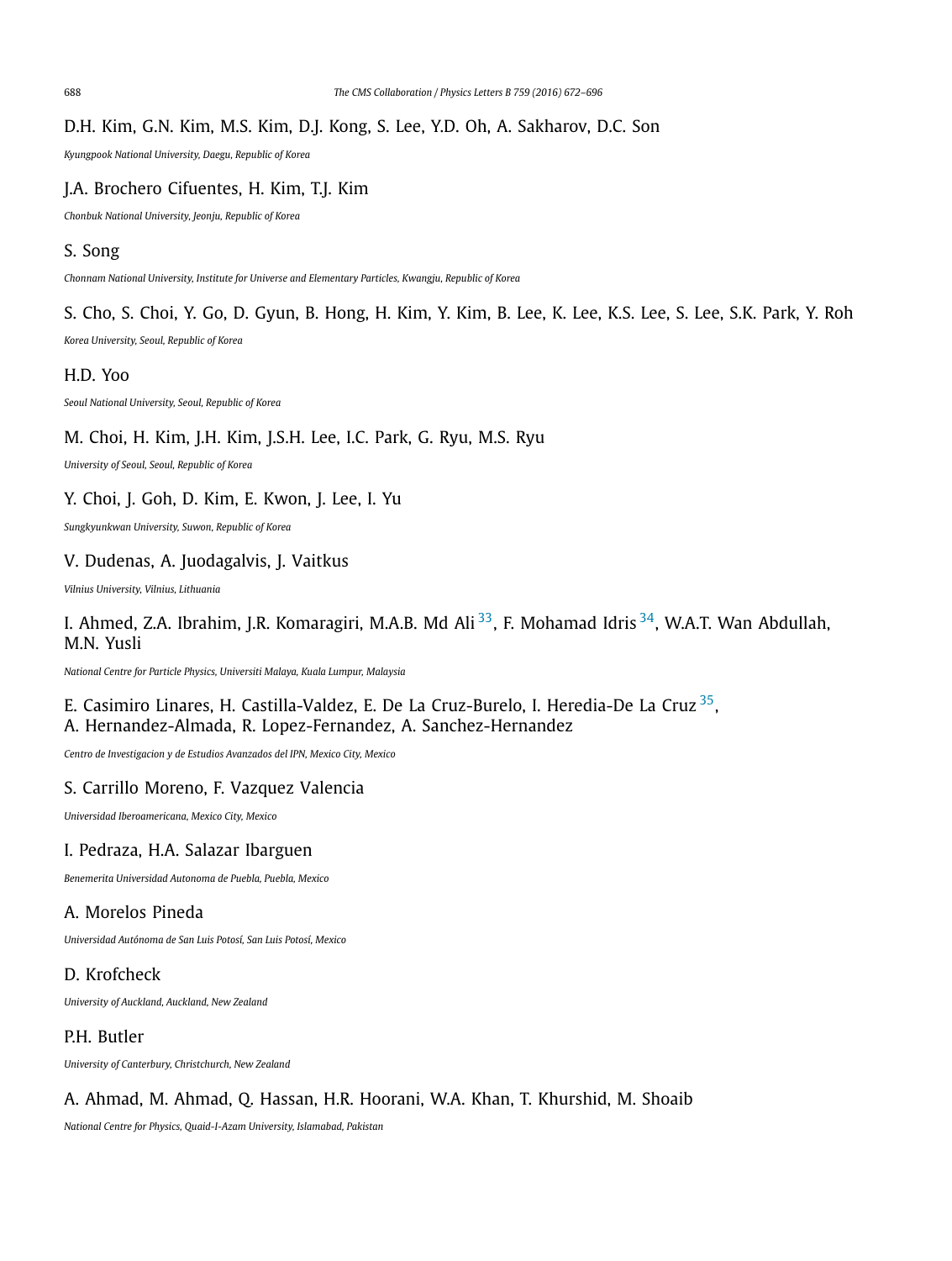H. Bialkowska, M. Bluj, B. Boimska, T. Frueboes, M. Górski, M. Kazana, K. Nawrocki, K. Romanowska-Rybinska, M. Szleper, P. Zalewski

*National Centre for Nuclear Research, Swierk, Poland*

G. Brona, K. Bunkowski, A. Byszuk<sup>36</sup>, K. Doroba, A. Kalinowski, M. Konecki, J. Krolikowski, M. Misiura, M. Olszewski, M. Walczak

*Institute of Experimental Physics, Faculty of Physics, University of Warsaw, Warsaw, Poland*

P. Bargassa, C. Beirão Da Cruz E Silva, A. Di Francesco, P. Faccioli, P.G. Ferreira Parracho, M. Gallinaro, J. Hollar, N. Leonardo, L. Lloret Iglesias, F. Nguyen, J. Rodrigues Antunes, J. Seixas, O. Toldaiev, D. Vadruccio, J. Varela, P. Vischia

*Laboratório de Instrumentação e Física Experimental de Partículas, Lisboa, Portugal*

S. Afanasiev, P. Bunin, M. Gavrilenko, I. Golutvin, I. Gorbunov, A. Kamenev, V. Karjavin, A. Lanev, A. Malakhov, V. Matveev [37](#page-24-0)*,*[38](#page-24-0), P. Moisenz, V. Palichik, V. Perelygin, S. Shmatov, S. Shulha, N. Skatchkov, V. Smirnov, A. Zarubin

*Joint Institute for Nuclear Research, Dubna, Russia*

V. Golovtsov, Y. Ivanov, V. Kim<sup>39</sup>, E. Kuznetsova, P. Levchenko, V. Murzin, V. Oreshkin, I. Smirnov, V. Sulimov, L. Uvarov, S. Vavilov, A. Vorobyev

*Petersburg Nuclear Physics Institute, Gatchina (St. Petersburg), Russia*

Yu. Andreev, A. Dermenev, S. Gninenko, N. Golubev, A. Karneyeu, M. Kirsanov, N. Krasnikov, A. Pashenkov, D. Tlisov, A. Toropin

*Institute for Nuclear Research, Moscow, Russia*

V. Epshteyn, V. Gavrilov, N. Lychkovskaya, V. Popov, I. Pozdnyakov, G. Safronov, A. Spiridonov, E. Vlasov, A. Zhokin

*Institute for Theoretical and Experimental Physics, Moscow, Russia*

### A. Bylinkin

*National Research Nuclear University 'Moscow Engineering Physics Institute' (MEPhI), Moscow, Russia*

V. Andreev, M. Azarkin <sup>[38](#page-24-0)</sup>, I. Dremin <sup>38</sup>, M. Kirakosyan, A. Leonidov <sup>38</sup>, G. Mesyats, S.V. Rusakov

*P.N. Lebedev Physical Institute, Moscow, Russia*

A. Baskakov, A. Belyaev, E. Boos, V. Bunichev, M. Dubinin [40,](#page-24-0) L. Dudko, A. Ershov, A. Gribushin, V. Klyukhin, O. Kodolova, I. Lokhtin, I. Miagkov, S. Obraztsov, S. Petrushanko, V. Savrin

*Skobeltsyn Institute of Nuclear Physics, Lomonosov Moscow State University, Moscow, Russia*

I. Azhgirey, I. Bayshev, S. Bitioukov, V. Kachanov, A. Kalinin, D. Konstantinov, V. Krychkine, V. Petrov, R. Ryutin, A. Sobol, L. Tourtchanovitch, S. Troshin, N. Tyurin, A. Uzunian, A. Volkov

*State Research Center of Russian Federation, Institute for High Energy Physics, Protvino, Russia*

P. Adzic [41,](#page-24-0) P. Cirkovic, J. Milosevic, V. Rekovic

*University of Belgrade, Faculty of Physics and Vinca Institute of Nuclear Sciences, Belgrade, Serbia*

J. Alcaraz Maestre, E. Calvo, M. Cerrada, M. Chamizo Llatas, N. Colino, B. De La Cruz, A. Delgado Peris, A. Escalante Del Valle, C. Fernandez Bedoya, J.P. Fernández Ramos, J. Flix, M.C. Fouz, P. Garcia-Abia, O. Gonzalez Lopez, S. Goy Lopez, J.M. Hernandez, M.I. Josa, E. Navarro De Martino,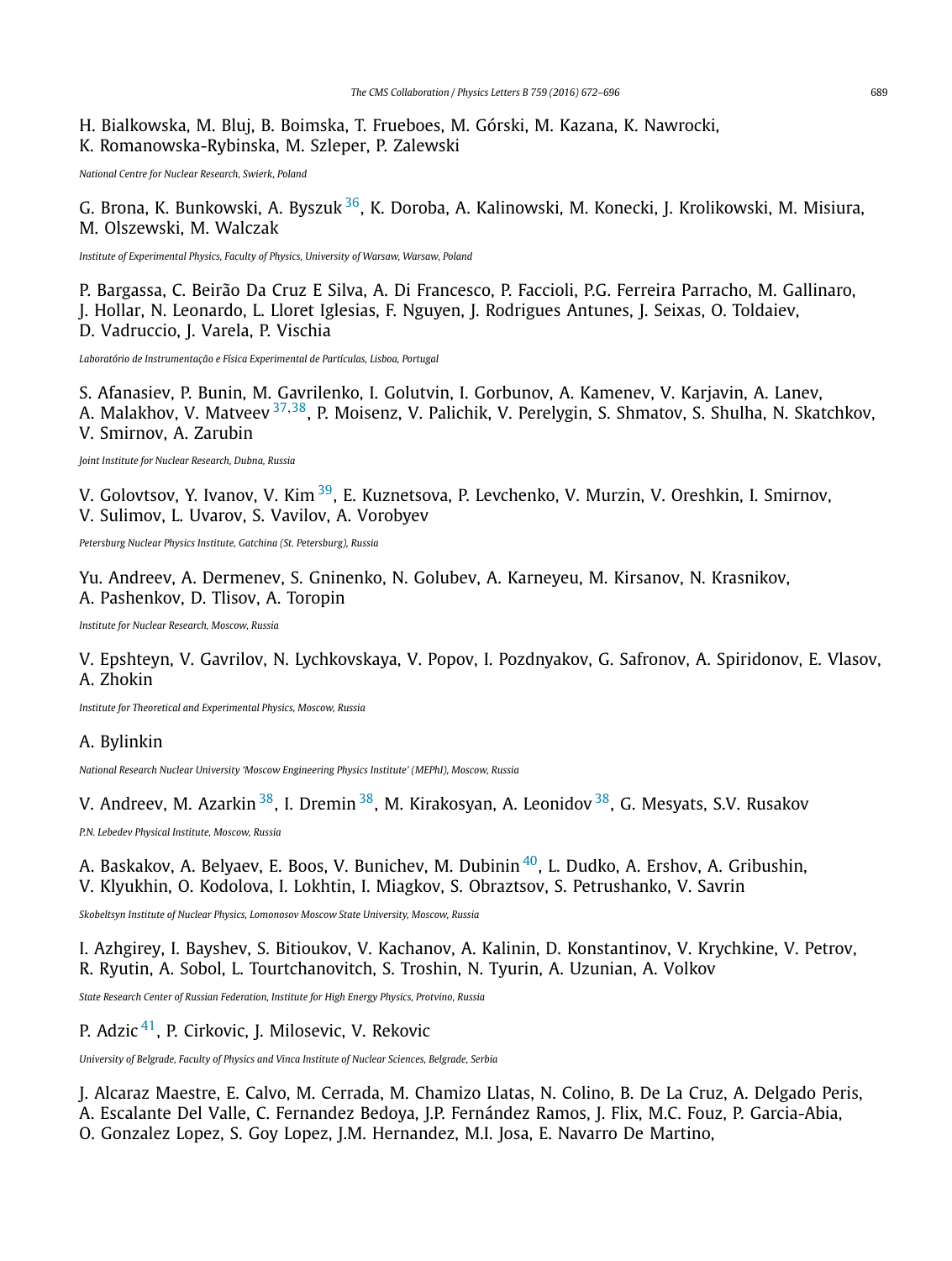# A. Pérez-Calero Yzquierdo, J. Puerta Pelayo, A. Quintario Olmeda, I. Redondo, L. Romero, J. Santaolalla, M.S. Soares

*Centro de Investigaciones Energéticas Medioambientales y Tecnológicas (CIEMAT), Madrid, Spain*

### C. Albajar, J.F. de Trocóniz, M. Missiroli, D. Moran

*Universidad Autónoma de Madrid, Madrid, Spain*

### J. Cuevas, J. Fernandez Menendez, S. Folgueras, I. Gonzalez Caballero, E. Palencia Cortezon, J.M. Vizan Garcia

*Universidad de Oviedo, Oviedo, Spain*

I.J. Cabrillo, A. Calderon, J.R. Castiñeiras De Saa, P. De Castro Manzano, M. Fernandez, J. Garcia-Ferrero, G. Gomez, A. Lopez Virto, J. Marco, R. Marco, C. Martinez Rivero, F. Matorras, J. Piedra Gomez, T. Rodrigo, A.Y. Rodríguez-Marrero, A. Ruiz-Jimeno, L. Scodellaro, N. Trevisani, I. Vila, R. Vilar Cortabitarte

*Instituto de Física de Cantabria (IFCA), CSIC–Universidad de Cantabria, Santander, Spain*

D. Abbaneo, E. Auffray, G. Auzinger, M. Bachtis, P. Baillon, A.H. Ball, D. Barney, A. Benaglia, J. Bendavid, L. Benhabib, G.M. Berruti, P. Bloch, A. Bocci, A. Bonato, C. Botta, H. Breuker, T. Camporesi, R. Castello, G. Cerminara, M. D'Alfonso, D. d'Enterria, A. Dabrowski, V. Daponte, A. David, M. De Gruttola, F. De Guio, A. De Roeck, S. De Visscher, E. Di Marco [42,](#page-24-0) M. Dobson, M. Dordevic, B. Dorney, T. du Pree, D. Duggan, M. Dünser, N. Dupont, A. Elliott-Peisert, G. Franzoni, J. Fulcher, W. Funk, D. Gigi, K. Gill, D. Giordano, M. Girone, F. Glege, R. Guida, S. Gundacker, M. Guthoff, J. Hammer, P. Harris, J. Hegeman, V. Innocente, P. Janot, H. Kirschenmann, M.J. Kortelainen, K. Kousouris, K. Krajczar, P. Lecoq, C. Lourenço, M.T. Lucchini, N. Magini, L. Malgeri, M. Mannelli, A. Martelli, L. Masetti, F. Meijers, S. Mersi, E. Meschi, F. Moortgat, S. Morovic, M. Mulders, M.V. Nemallapudi, H. Neugebauer, S. Orfanelli<sup>43</sup>, L. Orsini, L. Pape, E. Perez, M. Peruzzi, A. Petrilli, G. Petrucciani, A. Pfeiffer, M. Pierini, D. Piparo, A. Racz, T. Reis, G. Rolandi [44,](#page-24-0) M. Rovere, M. Ruan, H. Sakulin, C. Schäfer, C. Schwick, M. Seidel, A. Sharma, P. Silva, M. Simon, P. Sphicas<sup>45</sup>, J. Steggemann, B. Stieger, M. Stoye, Y. Takahashi, D. Treille, A. Triossi, A. Tsirou, G.I. Veres<sup>21</sup>, N. Wardle, H.K. Wöhri, A. Zagozdzinska [36,](#page-24-0) W.D. Zeuner

*CERN, European Organization for Nuclear Research, Geneva, Switzerland*

W. Bertl, K. Deiters, W. Erdmann, R. Horisberger, Q. Ingram, H.C. Kaestli, D. Kotlinski, U. Langenegger, D. Renker, T. Rohe

*Paul Scherrer Institut, Villigen, Switzerland*

F. Bachmair, L. Bäni, L. Bianchini, B. Casal, G. Dissertori, M. Dittmar, M. Donegà, P. Eller, C. Grab, C. Heidegger, D. Hits, J. Hoss, G. Kasieczka, P. Lecomte [†,](#page-23-0) W. Lustermann, B. Mangano, M. Marionneau, P. Martinez Ruiz del Arbol, M. Masciovecchio, D. Meister, F. Micheli, P. Musella, F. Nessi-Tedaldi, F. Pandolfi, J. Pata, F. Pauss, L. Perrozzi, M. Quittnat, M. Rossini, M. Schönenberger, A. Starodumov<sup>46</sup>, M. Takahashi, V.R. Tavolaro, K. Theofilatos, R. Wallny

*Institute for Particle Physics, ETH Zurich, Zurich, Switzerland*

T.K. Aarrestad, C. Amsler<sup>47</sup>, L. Caminada, M.F. Canelli, V. Chiochia, A. De Cosa, C. Galloni, A. Hinzmann, T. Hreus, B. Kilminster, C. Lange, J. Ngadiuba, D. Pinna, G. Rauco, P. Robmann, F.J. Ronga, D. Salerno, Y. Yang

*Universität Zürich, Zurich, Switzerland*

M. Cardaci, K.H. Chen, T.H. Doan, Sh. Jain, R. Khurana, M. Konyushikhin, C.M. Kuo, W. Lin, Y.J. Lu, A. Pozdnyakov, S.S. Yu

*National Central University, Chung-Li, Taiwan*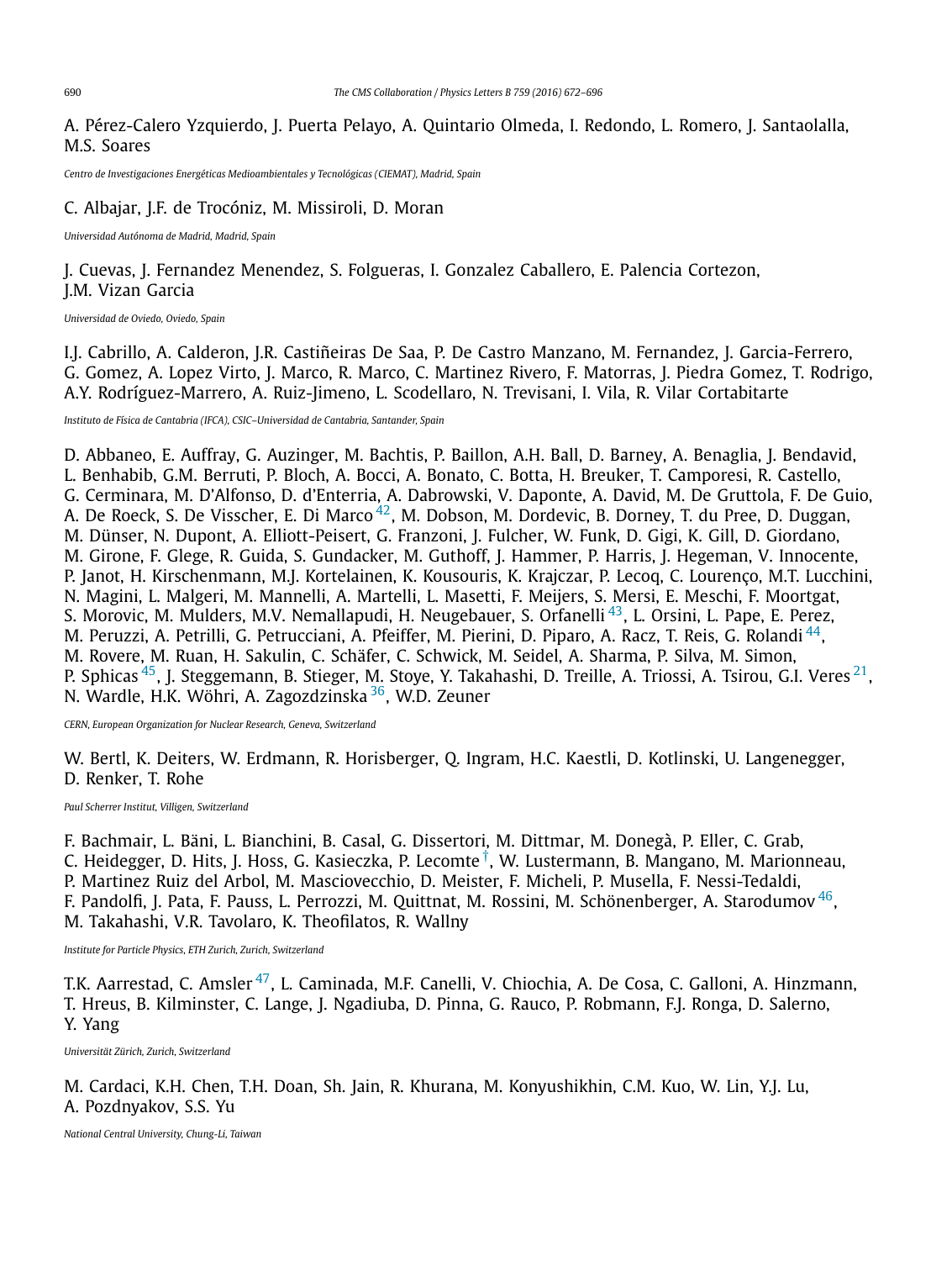Arun Kumar, P. Chang, Y.H. Chang, Y.W. Chang, Y. Chao, K.F. Chen, P.H. Chen, C. Dietz, F. Fiori, U. Grundler, W.-S. Hou, Y. Hsiung, Y.F. Liu, R.-S. Lu, M. Miñano Moya, E. Petrakou, J.f. Tsai, Y.M. Tzeng

*National Taiwan University (NTU), Taipei, Taiwan*

B. Asavapibhop, K. Kovitanggoon, G. Singh, N. Srimanobhas, N. Suwonjandee

*Chulalongkorn University, Faculty of Science, Department of Physics, Bangkok, Thailand*

A. Adiguzel, S. Cerci [48,](#page-24-0) Z.S. Demiroglu, C. Dozen, I. Dumanoglu, F.H. Gecit, S. Girgis, G. Gokbulut, Y. Guler, E. Gurpinar, I. Hos, E.E. Kangal <sup>[49](#page-24-0)</sup>, A. Kayis Topaksu, G. Onengut <sup>50</sup>, M. Ozcan, K. Ozdemir <sup>51</sup>, S. Ozturk  $52$ , B. Tali  $48$ , H. Topakli  $52$ , C. Zorbilmez

*Cukurova University, Adana, Turkey*

# B. Bilin, S. Bilmis, B. Isildak  $53$ , G. Karapinar  $54$ , M. Yalvac, M. Zeyrek

*Middle East Technical University, Physics Department, Ankara, Turkey*

E. Gülmez, M. Kaya <sup>55</sup>, O. Kaya <sup>56</sup>, E.A. Yetkin <sup>57</sup>. T. Yetkin <sup>[58](#page-24-0)</sup>

*Bogazici University, Istanbul, Turkey*

# A. Cakir, K. Cankocak, S. Sen [59,](#page-24-0) F.I. Vardarlı

*Istanbul Technical University, Istanbul, Turkey*

### B. Grynyov

*Institute for Scintillation Materials of National Academy of Science of Ukraine, Kharkov, Ukraine*

### L. Levchuk, P. Sorokin

*National Scientific Center, Kharkov Institute of Physics and Technology, Kharkov, Ukraine*

R. Aggleton, F. Ball, L. Beck, J.J. Brooke, E. Clement, D. Cussans, H. Flacher, J. Goldstein, M. Grimes, G.P. Heath, H.F. Heath, J. Jacob, L. Kreczko, C. Lucas, Z. Meng, D.M. Newbold  $60$ , S. Paramesvaran, A. Poll, T. Sakuma, S. Seif El Nasr-Storey, S. Senkin, D. Smith, V.J. Smith

*University of Bristol, Bristol, United Kingdom*

K.W. Bell, A. Belyaev <sup>61</sup>, C. Brew, R.M. Brown, L. Calligaris, D. Cieri, D.J.A. Cockerill, J.A. Coughlan, K. Harder, S. Harper, E. Olaiya, D. Petyt, C.H. Shepherd-Themistocleous, A. Thea, I.R. Tomalin, T. Williams, S.D. Worm

*Rutherford Appleton Laboratory, Didcot, United Kingdom*

M. Baber, R. Bainbridge, O. Buchmuller, A. Bundock, D. Burton, S. Casasso, M. Citron, D. Colling, L. Corpe, P. Dauncey, G. Davies, A. De Wit, M. Della Negra, P. Dunne, A. Elwood, D. Futyan, G. Hall, G. Iles, R. Lane, R. Lucas <sup>60</sup>, L. Lyons, A.-M. Magnan, S. Malik, J. Nash, A. Nikitenko <sup>46</sup>, J. Pela, M. Pesaresi, D.M. Raymond, A. Richards, A. Rose, C. Seez, A. Tapper, K. Uchida, M. Vazquez Acosta [62,](#page-24-0) T. Virdee, S.C. Zenz

*Imperial College, London, United Kingdom*

J.E. Cole, P.R. Hobson, A. Khan, P. Kyberd, D. Leslie, I.D. Reid, P. Symonds, L. Teodorescu, M. Turner

*Brunel University, Uxbridge, United Kingdom*

A. Borzou, K. Call, J. Dittmann, K. Hatakeyama, H. Liu, N. Pastika

*Baylor University, Waco, USA*

O. Charaf, S.I. Cooper, C. Henderson, P. Rumerio

*The University of Alabama, Tuscaloosa, USA*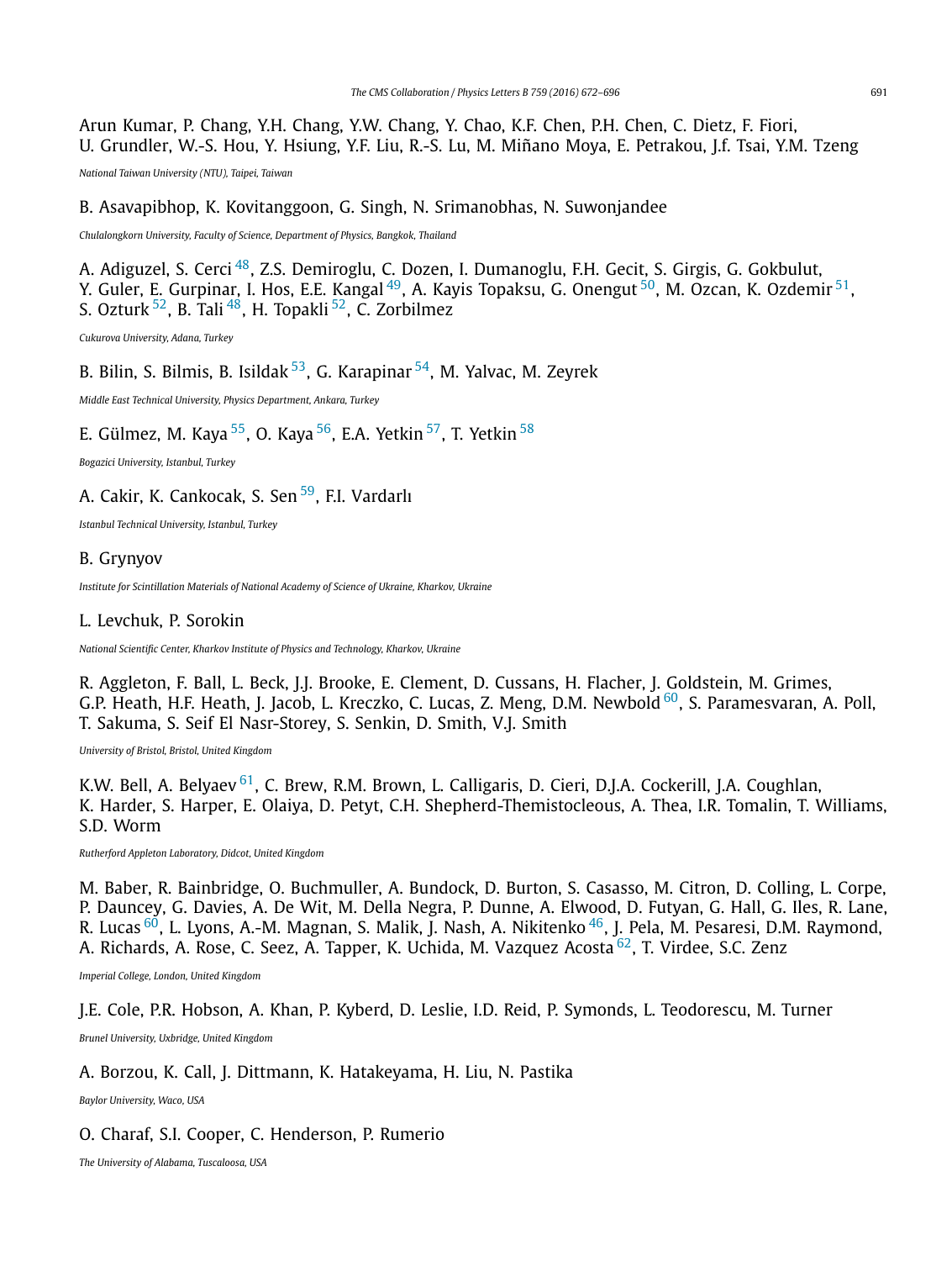# D. Arcaro, A. Avetisyan, T. Bose, D. Gastler, D. Rankin, C. Richardson, J. Rohlf, L. Sulak, D. Zou

*Boston University, Boston, USA*

J. Alimena, E. Berry, D. Cutts, A. Ferapontov, A. Garabedian, J. Hakala, U. Heintz, O. Jesus, E. Laird, G. Landsberg, Z. Mao, M. Narain, S. Piperov, S. Sagir, R. Syarif

*Brown University, Providence, USA*

R. Breedon, G. Breto, M. Calderon De La Barca Sanchez, S. Chauhan, M. Chertok, J. Conway, R. Conway, P.T. Cox, R. Erbacher, G. Funk, M. Gardner, W. Ko, R. Lander, C. Mclean, M. Mulhearn, D. Pellett, J. Pilot, F. Ricci-Tam, S. Shalhout, J. Smith, M. Squires, D. Stolp, M. Tripathi, S. Wilbur, R. Yohay

*University of California, Davis, Davis, USA*

R. Cousins, P. Everaerts, A. Florent, J. Hauser, M. Ignatenko, D. Saltzberg, E. Takasugi, V. Valuev, M. Weber

*University of California, Los Angeles, USA*

K. Burt, R. Clare, J. Ellison, J.W. Gary, G. Hanson, J. Heilman, M. Ivova Paneva, P. Jandir, E. Kennedy, F. Lacroix, O.R. Long, M. Malberti, M. Olmedo Negrete, A. Shrinivas, H. Wei, S. Wimpenny, B.R. Yates

*University of California, Riverside, Riverside, USA*

J.G. Branson, G.B. Cerati, S. Cittolin, R.T. D'Agnolo, M. Derdzinski, A. Holzner, R. Kelley, D. Klein, J. Letts, I. Macneill, D. Olivito, S. Padhi, M. Pieri, M. Sani, V. Sharma, S. Simon, M. Tadel, A. Vartak, S. Wasserbaech [63](#page-24-0), C. Welke, F. Würthwein, A. Yagil, G. Zevi Della Porta

*University of California, San Diego, La Jolla, USA*

J. Bradmiller-Feld, C. Campagnari, A. Dishaw, V. Dutta, K. Flowers, M. Franco Sevilla, P. Geffert, C. George, F. Golf, L. Gouskos, J. Gran, J. Incandela, N. Mccoll, S.D. Mullin, J. Richman, D. Stuart, I. Suarez, C. West, J. Yoo

*University of California, Santa Barbara, Santa Barbara, USA*

D. Anderson, A. Apresyan, A. Bornheim, J. Bunn, Y. Chen, J. Duarte, A. Mott, H.B. Newman, C. Pena, M. Spiropulu, J.R. Vlimant, S. Xie, R.Y. Zhu

*California Institute of Technology, Pasadena, USA*

M.B. Andrews, V. Azzolini, A. Calamba, B. Carlson, T. Ferguson, M. Paulini, J. Russ, M. Sun, H. Vogel, I. Vorobiev

*Carnegie Mellon University, Pittsburgh, USA*

J.P. Cumalat, W.T. Ford, A. Gaz, F. Jensen, A. Johnson, M. Krohn, T. Mulholland, U. Nauenberg, K. Stenson, S.R. Wagner

*University of Colorado Boulder, Boulder, USA*

J. Alexander, A. Chatterjee, J. Chaves, J. Chu, S. Dittmer, N. Eggert, N. Mirman, G. Nicolas Kaufman, J.R. Patterson, A. Rinkevicius, A. Ryd, L. Skinnari, L. Soffi, W. Sun, S.M. Tan, W.D. Teo, J. Thom, J. Thompson, J. Tucker, Y. Weng, P. Wittich

*Cornell University, Ithaca, USA*

S. Abdullin, M. Albrow, G. Apollinari, S. Banerjee, L.A.T. Bauerdick, A. Beretvas, J. Berryhill, P.C. Bhat, G. Bolla, K. Burkett, J.N. Butler, H.W.K. Cheung, F. Chlebana, S. Cihangir, V.D. Elvira, I. Fisk, J. Freeman, E. Gottschalk, L. Gray, D. Green, S. Grünendahl, O. Gutsche, J. Hanlon, D. Hare, R.M. Harris, S. Hasegawa, J. Hirschauer, Z. Hu, B. Jayatilaka, S. Jindariani, M. Johnson, U. Joshi, B. Klima, B. Kreis, S. Lammel, J. Linacre, D. Lincoln, R. Lipton, T. Liu, R. Lopes De Sá, J. Lykken, K. Maeshima, J.M. Marraffino,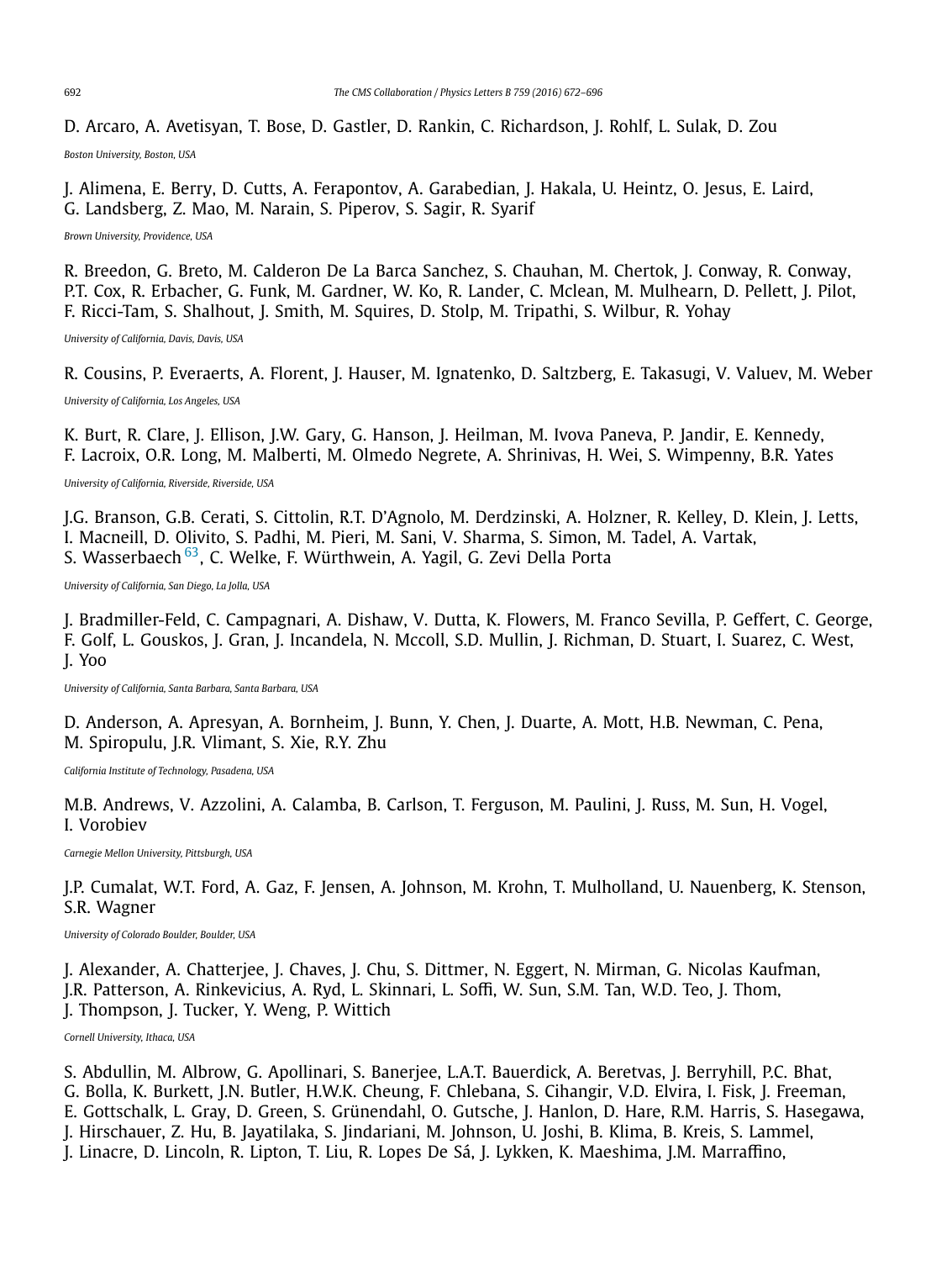S. Maruyama, D. Mason, P. McBride, P. Merkel, S. Mrenna, S. Nahn, C. Newman-Holmes [†,](#page-23-0) V. O'Dell, K. Pedro, O. Prokofyev, G. Rakness, E. Sexton-Kennedy, A. Soha, W.J. Spalding, L. Spiegel, S. Stoynev, N. Strobbe, L. Taylor, S. Tkaczyk, N.V. Tran, L. Uplegger, E.W. Vaandering, C. Vernieri, M. Verzocchi, R. Vidal, M. Wang, H.A. Weber, A. Whitbeck

*Fermi National Accelerator Laboratory, Batavia, USA*

D. Acosta, P. Avery, P. Bortignon, D. Bourilkov, A. Carnes, M. Carver, D. Curry, S. Das, R.D. Field, I.K. Furic, S.V. Gleyzer, J. Konigsberg, A. Korytov, K. Kotov, P. Ma, K. Matchev, H. Mei, P. Milenovic [64,](#page-24-0) G. Mitselmakher, D. Rank, R. Rossin, L. Shchutska, M. Snowball, D. Sperka, N. Terentyev, L. Thomas, J. Wang, S. Wang, J. Yelton

*University of Florida, Gainesville, USA*

S. Hewamanage, S. Linn, P. Markowitz, G. Martinez, J.L. Rodriguez

*Florida International University, Miami, USA*

A. Ackert, J.R. Adams, T. Adams, A. Askew, S. Bein, J. Bochenek, B. Diamond, J. Haas, S. Hagopian, V. Hagopian, K.F. Johnson, A. Khatiwada, H. Prosper, M. Weinberg

*Florida State University, Tallahassee, USA*

M.M. Baarmand, V. Bhopatkar, S. Colafranceschi <sup>65</sup>, M. Hohlmann, H. Kalakhety, D. Noonan, T. Roy, F. Yumiceva

*Florida Institute of Technology, Melbourne, USA*

M.R. Adams, L. Apanasevich, D. Berry, R.R. Betts, I. Bucinskaite, R. Cavanaugh, O. Evdokimov, L. Gauthier, C.E. Gerber, D.J. Hofman, P. Kurt, C. O'Brien, I.D. Sandoval Gonzalez, P. Turner, N. Varelas, Z. Wu, M. Zakaria

*University of Illinois at Chicago (UIC), Chicago, USA*

B. Bilki<sup>66</sup>, W. Clarida, K. Dilsiz, S. Durgut, R.P. Gandrajula, M. Haytmyradov, V. Khristenko, J.-P. Merlo, H. Mermerkaya [67,](#page-24-0) A. Mestvirishvili, A. Moeller, J. Nachtman, H. Ogul, Y. Onel, F. Ozok [68,](#page-24-0) A. Penzo, C. Snyder, E. Tiras, J. Wetzel, K. Yi

*The University of Iowa, Iowa City, USA*

I. Anderson, B.A. Barnett, B. Blumenfeld, N. Eminizer, D. Fehling, L. Feng, A.V. Gritsan, P. Maksimovic, C. Martin, M. Osherson, J. Roskes, A. Sady, U. Sarica, M. Swartz, M. Xiao, Y. Xin, C. You

*Johns Hopkins University, Baltimore, USA*

P. Baringer, A. Bean, G. Benelli, C. Bruner, R.P. Kenny III, D. Majumder, M. Malek, W. Mcbrayer, M. Murray, S. Sanders, R. Stringer, Q. Wang

*The University of Kansas, Lawrence, USA*

A. Ivanov, K. Kaadze, S. Khalil, M. Makouski, Y. Maravin, A. Mohammadi, L.K. Saini, N. Skhirtladze, S. Toda

*Kansas State University, Manhattan, USA*

### D. Lange, F. Rebassoo, D. Wright

*Lawrence Livermore National Laboratory, Livermore, USA*

C. Anelli, A. Baden, O. Baron, A. Belloni, B. Calvert, S.C. Eno, C. Ferraioli, J.A. Gomez, N.J. Hadley, S. Jabeen, R.G. Kellogg, T. Kolberg, J. Kunkle, Y. Lu, A.C. Mignerey, Y.H. Shin, A. Skuja, M.B. Tonjes, S.C. Tonwar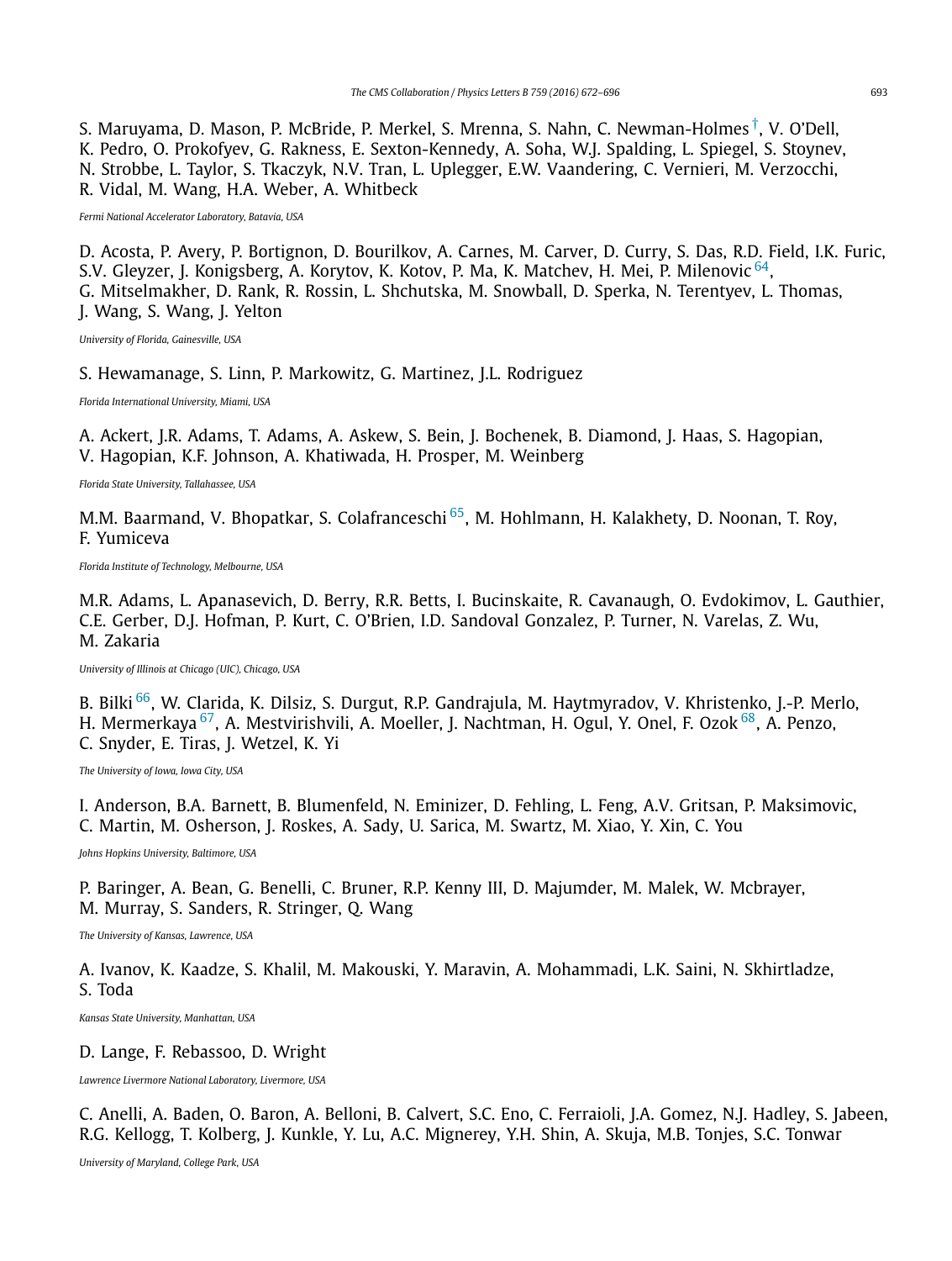A. Apyan, R. Barbieri, A. Baty, K. Bierwagen, S. Brandt, W. Busza, I.A. Cali, Z. Demiragli, L. Di Matteo, G. Gomez Ceballos, M. Goncharov, D. Gulhan, Y. Iiyama, G.M. Innocenti, M. Klute, D. Kovalskyi, Y.S. Lai, Y.-J. Lee, A. Levin, P.D. Luckey, A.C. Marini, C. Mcginn, C. Mironov, S. Narayanan, X. Niu, C. Paus, C. Roland, G. Roland, J. Salfeld-Nebgen, G.S.F. Stephans, K. Sumorok, M. Varma, D. Velicanu, J. Veverka, J. Wang, T.W. Wang, B. Wyslouch, M. Yang, V. Zhukova

*Massachusetts Institute of Technology, Cambridge, USA*

B. Dahmes, A. Evans, A. Finkel, A. Gude, P. Hansen, S. Kalafut, S.C. Kao, K. Klapoetke, Y. Kubota, Z. Lesko, J. Mans, S. Nourbakhsh, N. Ruckstuhl, R. Rusack, N. Tambe, J. Turkewitz

*University of Minnesota, Minneapolis, USA*

#### J.G. Acosta, S. Oliveros

*University of Mississippi, Oxford, USA*

E. Avdeeva, R. Bartek, K. Bloom, S. Bose, D.R. Claes, A. Dominguez, C. Fangmeier, R. Gonzalez Suarez, R. Kamalieddin, D. Knowlton, I. Kravchenko, F. Meier, J. Monroy, F. Ratnikov, J.E. Siado, G.R. Snow

*University of Nebraska–Lincoln, Lincoln, USA*

M. Alyari, J. Dolen, J. George, A. Godshalk, C. Harrington, I. Iashvili, J. Kaisen, A. Kharchilava, A. Kumar, S. Rappoccio, B. Roozbahani

*State University of New York at Buffalo, Buffalo, USA*

G. Alverson, E. Barberis, D. Baumgartel, M. Chasco, A. Hortiangtham, A. Massironi, D.M. Morse, D. Nash, T. Orimoto, R. Teixeira De Lima, D. Trocino, R.-J. Wang, D. Wood, J. Zhang

*Northeastern University, Boston, USA*

S. Bhattacharya, K.A. Hahn, A. Kubik, J.F. Low, N. Mucia, N. Odell, B. Pollack, M. Schmitt, K. Sung, M. Trovato, M. Velasco

*Northwestern University, Evanston, USA*

A. Brinkerhoff, N. Dev, M. Hildreth, C. Jessop, D.J. Karmgard, N. Kellams, K. Lannon, N. Marinelli, F. Meng, C. Mueller, Y. Musienko [37,](#page-24-0) M. Planer, A. Reinsvold, R. Ruchti, G. Smith, S. Taroni, N. Valls, M. Wayne, M. Wolf, A. Woodard

*University of Notre Dame, Notre Dame, USA*

L. Antonelli, J. Brinson, B. Bylsma, L.S. Durkin, S. Flowers, A. Hart, C. Hill, R. Hughes, W. Ji, T.Y. Ling, B. Liu, W. Luo, D. Puigh, M. Rodenburg, B.L. Winer, H.W. Wulsin

*The Ohio State University, Columbus, USA*

O. Driga, P. Elmer, J. Hardenbrook, P. Hebda, S.A. Koay, P. Lujan, D. Marlow, T. Medvedeva, M. Mooney, J. Olsen, C. Palmer, P. Piroué, D. Stickland, C. Tully, A. Zuranski

*Princeton University, Princeton, USA*

#### S. Malik

*University of Puerto Rico, Mayaguez, USA*

A. Barker, V.E. Barnes, D. Benedetti, D. Bortoletto, L. Gutay, M.K. Jha, M. Jones, A.W. Jung, K. Jung, A. Kumar, D.H. Miller, N. Neumeister, B.C. Radburn-Smith, X. Shi, I. Shipsey, D. Silvers, J. Sun, A. Svyatkovskiy, F. Wang, W. Xie, L. Xu

*Purdue University, West Lafayette, USA*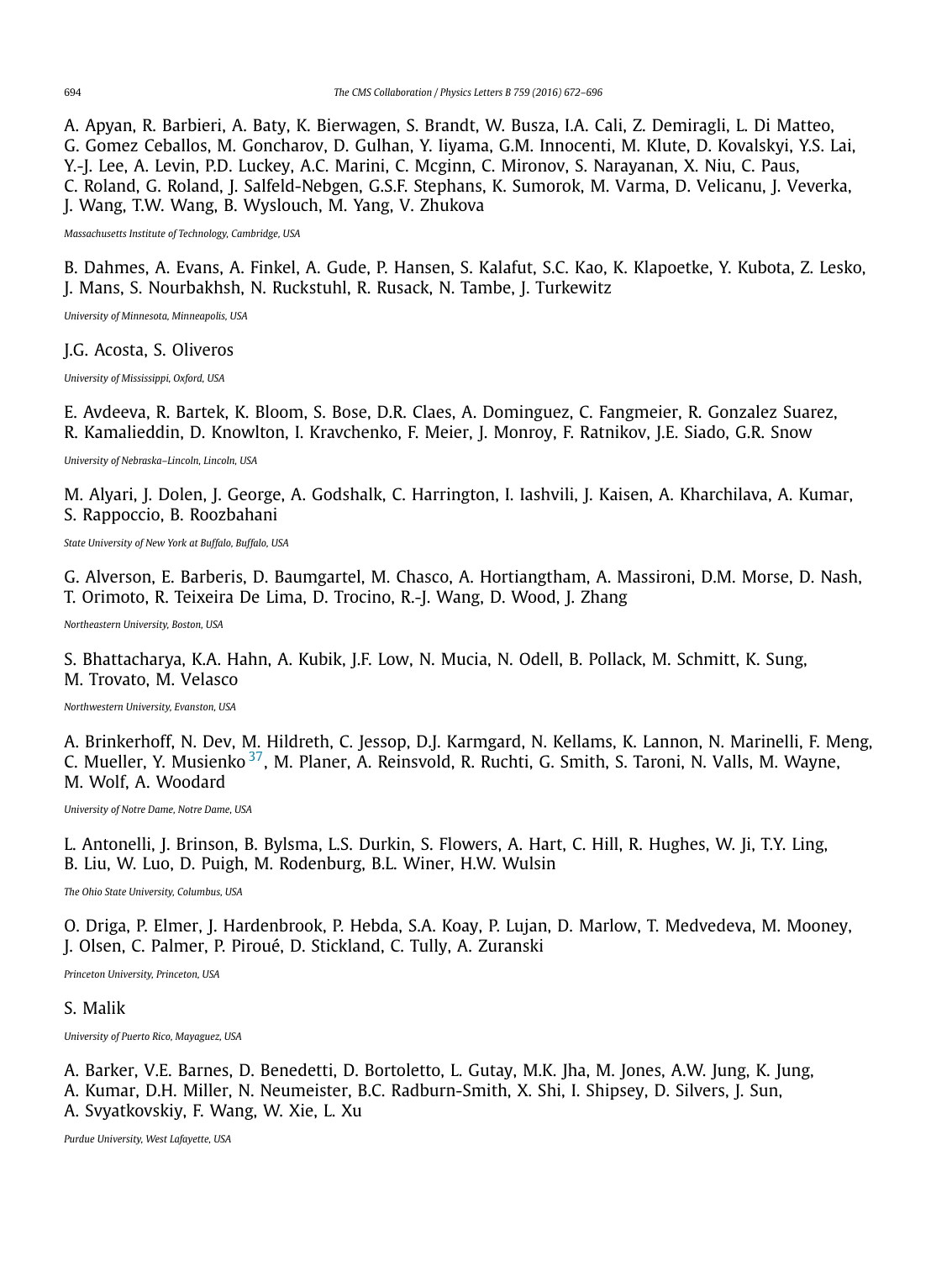#### <span id="page-23-0"></span>N. Parashar, J. Stupak

*Purdue University Calumet, Hammond, USA*

A. Adair, B. Akgun, Z. Chen, K.M. Ecklund, F.J.M. Geurts, M. Guilbaud, W. Li, B. Michlin, M. Northup, B.P. Padley, R. Redjimi, J. Roberts, J. Rorie, Z. Tu, J. Zabel

*Rice University, Houston, USA*

B. Betchart, A. Bodek, P. de Barbaro, R. Demina, Y. Eshaq, T. Ferbel, M. Galanti, A. Garcia-Bellido, J. Han, A. Harel, O. Hindrichs, A. Khukhunaishvili, K.H. Lo, G. Petrillo, P. Tan, M. Verzetti

*University of Rochester, Rochester, USA*

J.P. Chou, E. Contreras-Campana, D. Ferencek, Y. Gershtein, E. Halkiadakis, M. Heindl, D. Hidas, E. Hughes, S. Kaplan, R. Kunnawalkam Elayavalli, A. Lath, K. Nash, H. Saka, S. Salur, S. Schnetzer, D. Sheffield, S. Somalwar, R. Stone, S. Thomas, P. Thomassen, M. Walker

*Rutgers, The State University of New Jersey, Piscataway, USA*

M. Foerster, G. Riley, K. Rose, S. Spanier, K. Thapa

*University of Tennessee, Knoxville, USA*

O. Bouhali<sup>[69](#page-24-0)</sup>, A. Castaneda Hernandez<sup>69</sup>, A. Celik, M. Dalchenko, M. De Mattia, A. Delgado, S. Dildick, R. Eusebi, J. Gilmore, T. Huang, T. Kamon [70,](#page-24-0) V. Krutelyov, R. Mueller, I. Osipenkov, Y. Pakhotin, R. Patel, A. Perloff, A. Rose, A. Safonov, A. Tatarinov, K.A. Ulmer <sup>2</sup>

*Texas A&M University, College Station, USA*

N. Akchurin, C. Cowden, J. Damgov, C. Dragoiu, P.R. Dudero, J. Faulkner, S. Kunori, K. Lamichhane, S.W. Lee, T. Libeiro, S. Undleeb, I. Volobouev

*Texas Tech University, Lubbock, USA*

E. Appelt, A.G. Delannoy, S. Greene, A. Gurrola, R. Janjam, W. Johns, C. Maguire, Y. Mao, A. Melo, H. Ni, P. Sheldon, S. Tuo, J. Velkovska, Q. Xu

*Vanderbilt University, Nashville, USA*

M.W. Arenton, B. Cox, B. Francis, J. Goodell, R. Hirosky, A. Ledovskoy, H. Li, C. Lin, C. Neu, T. Sinthuprasith, X. Sun, Y. Wang, E. Wolfe, J. Wood, F. Xia

*University of Virginia, Charlottesville, USA*

C. Clarke, R. Harr, P.E. Karchin, C. Kottachchi Kankanamge Don, P. Lamichhane, J. Sturdy

*Wayne State University, Detroit, USA*

D.A. Belknap, D. Carlsmith, M. Cepeda, S. Dasu, L. Dodd, S. Duric, B. Gomber, M. Grothe, R. Hall-Wilton, M. Herndon, A. Hervé, P. Klabbers, A. Lanaro, A. Levine, K. Long, R. Loveless, A. Mohapatra, I. Ojalvo, T. Perry, G.A. Pierro, G. Polese, T. Ruggles, T. Sarangi, A. Savin, A. Sharma, N. Smith, W.H. Smith, D. Taylor, P. Verwilligen, N. Woods

*University of Wisconsin–Madison, Madison, WI, USA*

<sup>4</sup> Also at Institut Pluridisciplinaire Hubert Curien, Université de Strasbourg, Université de Haute Alsace Mulhouse, CNRS/IN2P3, Strasbourg, France.

<sup>†</sup> Deceased.

<sup>1</sup> Also at Vienna University of Technology, Vienna, Austria.

<sup>&</sup>lt;sup>2</sup> Also at CERN, European Organization for Nuclear Research, Geneva, Switzerland.

<sup>&</sup>lt;sup>3</sup> Also at State Key Laboratory of Nuclear Physics and Technology, Peking University, Beijing, China.

<sup>5</sup> Also at National Institute of Chemical Physics and Biophysics, Tallinn, Estonia.

<sup>6</sup> Also at Skobeltsyn Institute of Nuclear Physics, Lomonosov Moscow State University, Moscow, Russia.

<sup>7</sup> Also at Universidade Estadual de Campinas, Campinas, Brazil.